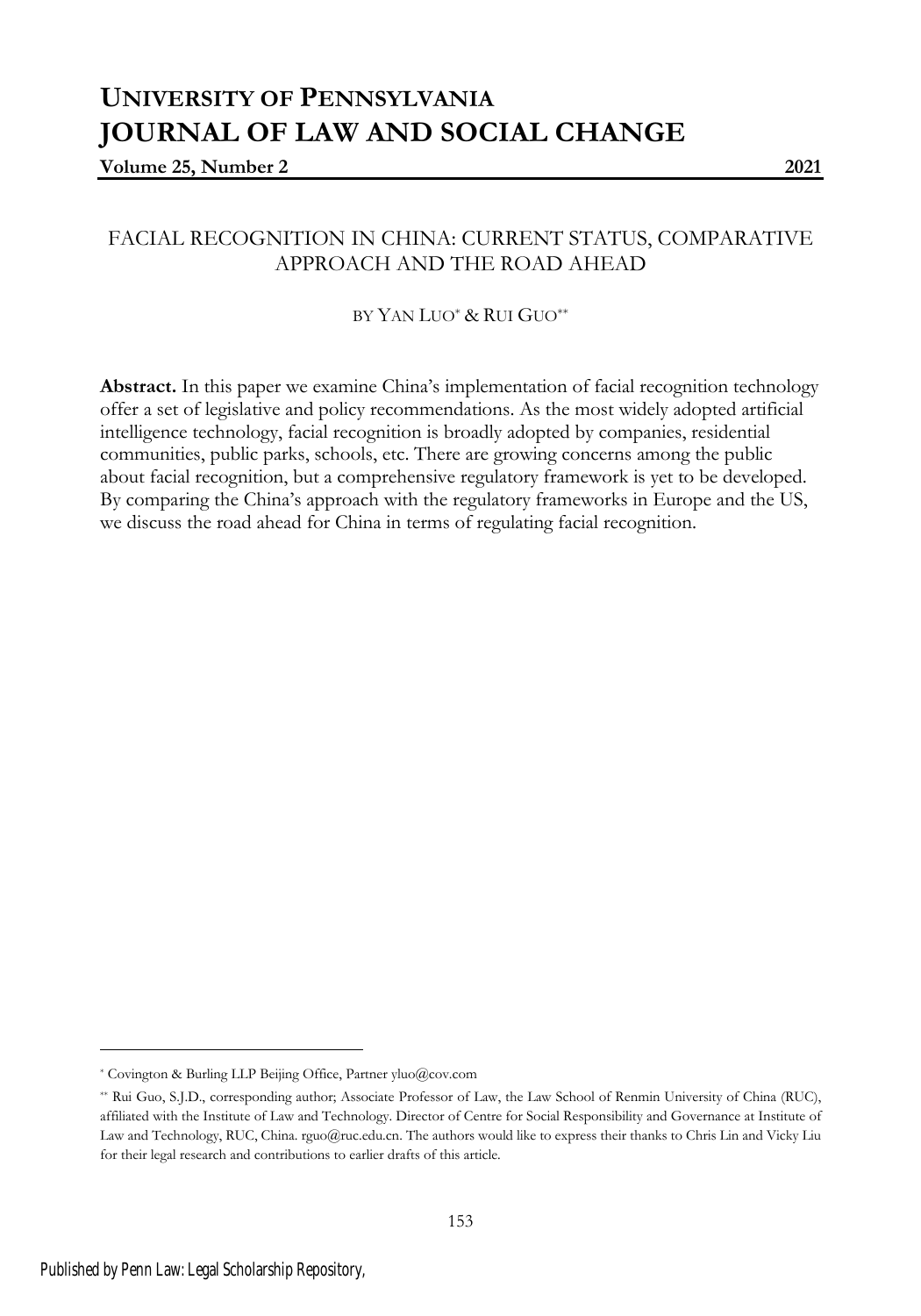| II. CURRENT STATUS OF FACIAL RECOGNITION IN CHINA: FROM USE CASES TO  |                                                                                |  |
|-----------------------------------------------------------------------|--------------------------------------------------------------------------------|--|
|                                                                       |                                                                                |  |
|                                                                       |                                                                                |  |
|                                                                       |                                                                                |  |
|                                                                       |                                                                                |  |
|                                                                       |                                                                                |  |
| В.                                                                    |                                                                                |  |
|                                                                       |                                                                                |  |
|                                                                       |                                                                                |  |
|                                                                       |                                                                                |  |
|                                                                       |                                                                                |  |
| III. REGULATING FACIAL RECOGNITION IN EUROPE AND THE UNITED STATES167 |                                                                                |  |
|                                                                       |                                                                                |  |
|                                                                       | 1. Uniform Framework of Public and Commercial Use in the European Union  167   |  |
|                                                                       |                                                                                |  |
|                                                                       |                                                                                |  |
|                                                                       | 2. Case Law related to Public Use in European Countries and Member States  169 |  |
|                                                                       |                                                                                |  |
|                                                                       |                                                                                |  |
|                                                                       |                                                                                |  |
|                                                                       |                                                                                |  |
|                                                                       |                                                                                |  |
|                                                                       |                                                                                |  |
|                                                                       |                                                                                |  |
|                                                                       |                                                                                |  |
|                                                                       |                                                                                |  |
|                                                                       |                                                                                |  |
|                                                                       |                                                                                |  |
|                                                                       |                                                                                |  |
|                                                                       |                                                                                |  |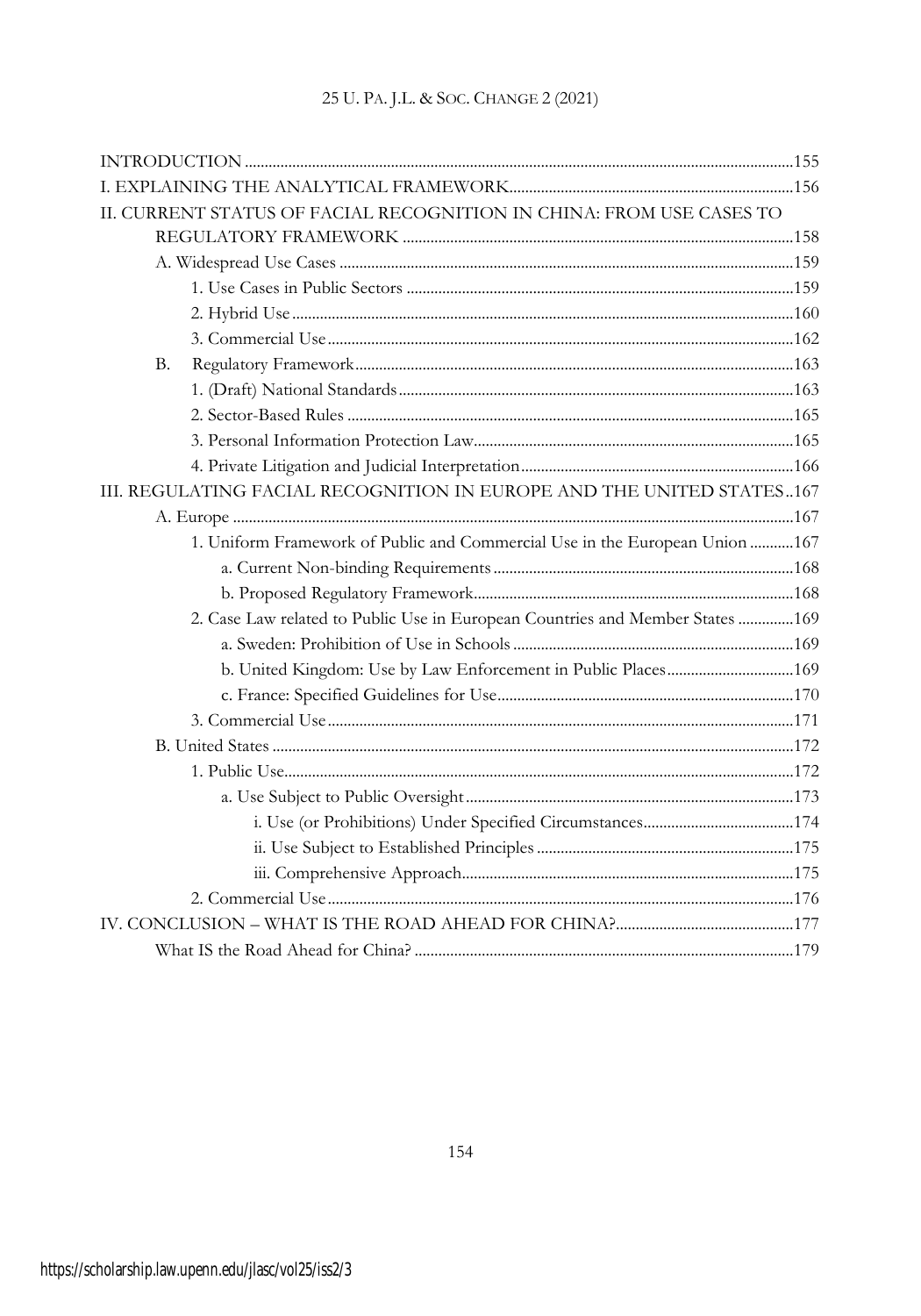### INTRODUCTION

In China, facial recognition is undisputedly the most widely adopted artificial intelligence ("AI") technology, having been applied in a wide range of sectors for a variety of purposes, ranging from facilitating identification to improving efficiency.<sup>1</sup> The Chinese government, in recognition of the efficiency gain that facial recognition can create in both public and private sectors, has attached great importance to this technology's research, development, deployment, and commercialization.<sup>2</sup> As a result, facial recognition touches upon almost every aspect of an individual's life in China—for example, facial recognition has been widely used in containing the COVID-19 outbreak by verifying identity without person-to-person contact.<sup>3</sup>

Against this background, there are growing concerns in China about the widespread use of facial recognition as it increases in popularity across almost every sector.<sup>4</sup> A large number of media reports point out that facial recognition technology, as used in the private sector, is prone to problems that include lack of transparency and issues with cybersecurity, such as data leakage.<sup>5</sup> Concerns are also raised from a regulatory standpoint; a report from a multi-agency task force recently published an article highlighting widespread privacy issues indicated in a survey of mobile applications using facial recognition in China. Issues identified include forcing users to provide facial information, a lack of clear rules for information collection, and an inability for data subjects to withdraw consent to the collection and use of facial information.<sup>6</sup>

Despite all the controversy, at present, there is no comprehensive regulatory framework to

<sup>1</sup> *See* Lauren Dudley, China's Ubiquitous Facial Recognition Tech Sparks Privacy Backlash, THE DIPLOMAT (Mar. 7, 2020), https://thediplomat.com/2020/03/chinas-ubiquitous-facial-recognition-tech-sparks-privacy-backlash [https://perma.cc /ND2P-AHHX]. "Facial recognition is a biometric software application capable of uniquely identifying or verifying a person by comparing and analysing patterns based on the person's facial contours." WORLD ECONOMIC FORUM, A FRAMEWORK FOR RESPONSIBLE LIMITS ON FACIAL RECOGNITION USE CASE: FLOW MANAGEMENT 16 (2021).

<sup>2</sup> *See*, *e.g.*, Cujin Xin Yidai Rengong Zhineng Chanye Fazhan San Nian Xingdong Jihua (促进新一代人工智能产业 发展三年行动计划) [Three-Year Action Plan to Develop a New Generation of the Artificial Intelligence Industry] (promulgated by MIIT, Dec. 14, 2017), http://www.miit.gov.cn/n1146295/n1652858/n1652930/n3757016/c5960820/part/ 5960845.docx [https://perma.cc/N8RK-A7EF] [hereinafter Three-Year AI Plan].

<sup>3</sup> Qunxin Feng & Zhifang Chen, Yiqing Jiasu Ren Lian Shibie Luodi: Duo Di Shidian AI Menjin, Jumin Shua Lian Heyan Jiankang Ma (疫情加速人脸识别落地: 多地试点 AI 门禁, 居民刷脸核验健康码) [COVID-19 Results in Increased Adoption of AI: Pilot AI Access Control is Implemented in Many Locations, Residents Check Their Health through Facial Scans], AI Qianshao Zhan (AI 前哨站) [AI OUTPOST] (Mar. 22, 2020), https://mp.weixin.qq.com/s/ 0kUzDlzg8n095LSEhLSDIA [https://perma.cc/A7SU-QPFV].

<sup>4</sup> *See*, *e.g.*, Jingti! Ren Lian Shibie Biehou de "Mangqu" (警惕!人脸识别背后的*"*盲区*"*) [Alert! The "Blind Spot" of Facial Recognition], CHINA YOUTH DAILY (Jan. 7, 2020), http://www.xinhuanet.com/2020-01/07/c\_1125428533.htm [https://perma.cc/T63F-BEQA].

<sup>5</sup> *See, e.g.*, Ren Lian Shibie Luodi Changjing Guancha: Jishu Lanyong, Yingyong Mangqu, Qi Cheng Daxin Xinxi Xielou (人脸识别落地场景观察:技术滥用、应用盲区、七成担心信息泄露 ) [Observation of Facial Recognition Implementation: Abuse of Technology, Blind Spots of Applications, 70% of Users Concerned About Data Breaches], CBDIO (Jan. 7, 2020), https://kuaibao.qq.com/s/20200107A0I4BF00?refer=spider [https://perma.cc/N8U4-T2NE].

<sup>6</sup> *See* Meiyoule Xuanze Quan he Zhiqing Quan, Ren Lian Ren Bie Hai Zhide Xinren Ma? (没有了选择权和知情权, 人脸人别还值得信任吗?) [Without the Right of Choice or the Right to be Informed, Can Facial Recognition be Trusted?], CYBERSPACE ADMINISTRATION OF CHINA (Feb. 20, 2020), http://www.cac.gov.cn/2020-02/20/c\_1583740234425125.htm [https://perma.cc/F8W8-UQUS].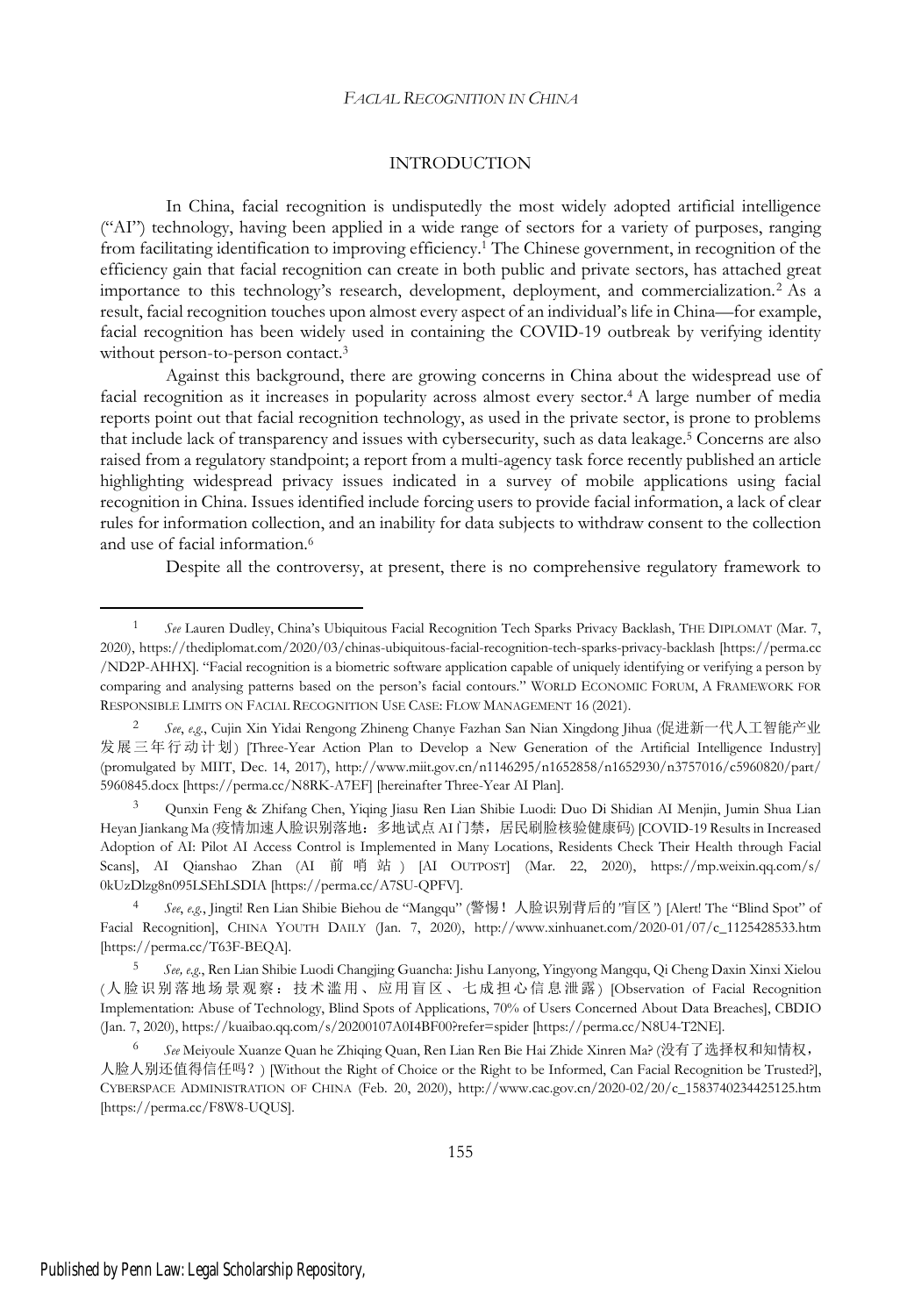guide use of facial recognition in China by entities that range from government agencies responsible for public security or providing public services, state-owned enterprises that provide utilities and essential services, to private entities that are looking to capture the commercial benefit of this new technology. While the government is making efforts to address this issue—for example, in the Personal Information Protection Law ("PIPL"), <sup>7</sup> which dedicates an article to regulating the use facial recognition—current laws and regulations related to facial recognition are fragmented and ambiguous and individuals are often not provided with a valid choice to opt out of the deployment of this technology. Also, as shown by early cases, individuals have limited likelihood to obtain relief unless specific rights and interests are violated. Although recent judgments demonstrate that the judicial community is increasingly aware of the importance of personal information protection, this burden could still be hard to prove.<sup>8</sup>

In contrast, in the past few years, the conversation around facial recognition in Europe and the United States ("US") has expanded from the narrow discussion of "notice and consent" from a privacy standpoint to perimeters and safeguards around a wider range of use cases in both public and privacy sectors. Indeed, both Europe and the US have (1) identified looming issues with possible intrusions into individual privacy, the potential for bias, and inaccurate results resulting from the technology, as well as (2) drafted or enacted corresponding legislation that places a heavy emphasis on weighing public versus individual rights and ensuring appropriate public oversight.

Given the above, this paper will (1) examine the current implementation status of facial recognition in China and touch upon the reasons for its popularity through an overview of use cases; (2) outline the current regulatory framework in Europe and the US; and finally, (3) attempt to put forward a set of recommendations for regulating facial recognition technology in China using a comparative analysis with the existing European and US frameworks.

### I. EXPLAINING THE ANALYTICAL FRAMEWORK

Although some of the past literature examining the regulatory framework for the use of facial recognition technology has touched on the margins of appropriate use, such as the need for sufficient

<sup>7</sup> Zhonghua Renmin Gongheguo Geren Xinxi Baohufa (中华人民共和国个人信息保护法) [Personal Information Protection Law of the People's Republic of China ("PIPL")] (promulgated by the Standing Comm. Nat'l People's Cong. Aug. 20, 2021, effective on Nov. 1, 2021), art. 26 [hereinafter PIPL]. The PIPL also categorizes individual biometric characteristics as sensitive personal information. *Id.* art. 28. In order to process sensitive personal information, the processor needs to notify and obtain consent from personal information subject. *Id.* art. 29-30.

Though rare, the use of facial recognition technology also has led to some civil and administrative law disputes, such as the use of the technology in universities, park management, zoos, and subways, as well as pertaining to leakage of facial information in connection with online payment tools using facial recognition technology. *See*, *e.g.*, Zhongguo Ren Lian Shibie Di Yi An Hangzhou Yi Dongwuyuan Bei Qisu (中国人脸识别第一案 杭州一动物园被起诉) [The First Facial Recognition Case in China: A Hangzhou Zoo was Sued], BEIJING YOUTH DAILY (Nov. 4, 2019), http://www.xinhuanet.com/legal/2019- 11/04/c\_1125188289.htm [https://perma.cc/LG4C-A3HV]. Most recently, there have also been criminal cases involving the use of fake facial information to infringe on citizens' property rights. *See*, *e.g.*, Zhangfu Deng Qin Fan Gongmin Geren Xinxi, Zhapian An (张富等侵犯公民个人信息、诈骗案) [Zhang Fu and Other Violations of Citizens' Personal Information], 2019 Z08 XZ NO. 333 (Quzhou Intermediate People's Ct. of Zhejiang Province Nov. 18, 2019); "Renlian Shibie Diyi An" Zai Hangzhou Pan Le! (*"*人脸识别第一案*"*在杭州判了!) [The First Case about Facial Recognition is Adjudicated in Hangzhou], RENMINWANG (Nov. 23, 2020), http://leaders.people.com.cn/n1/2020/1123/c58278-31940450.html [https://perma.cc/2GLT-92SQ].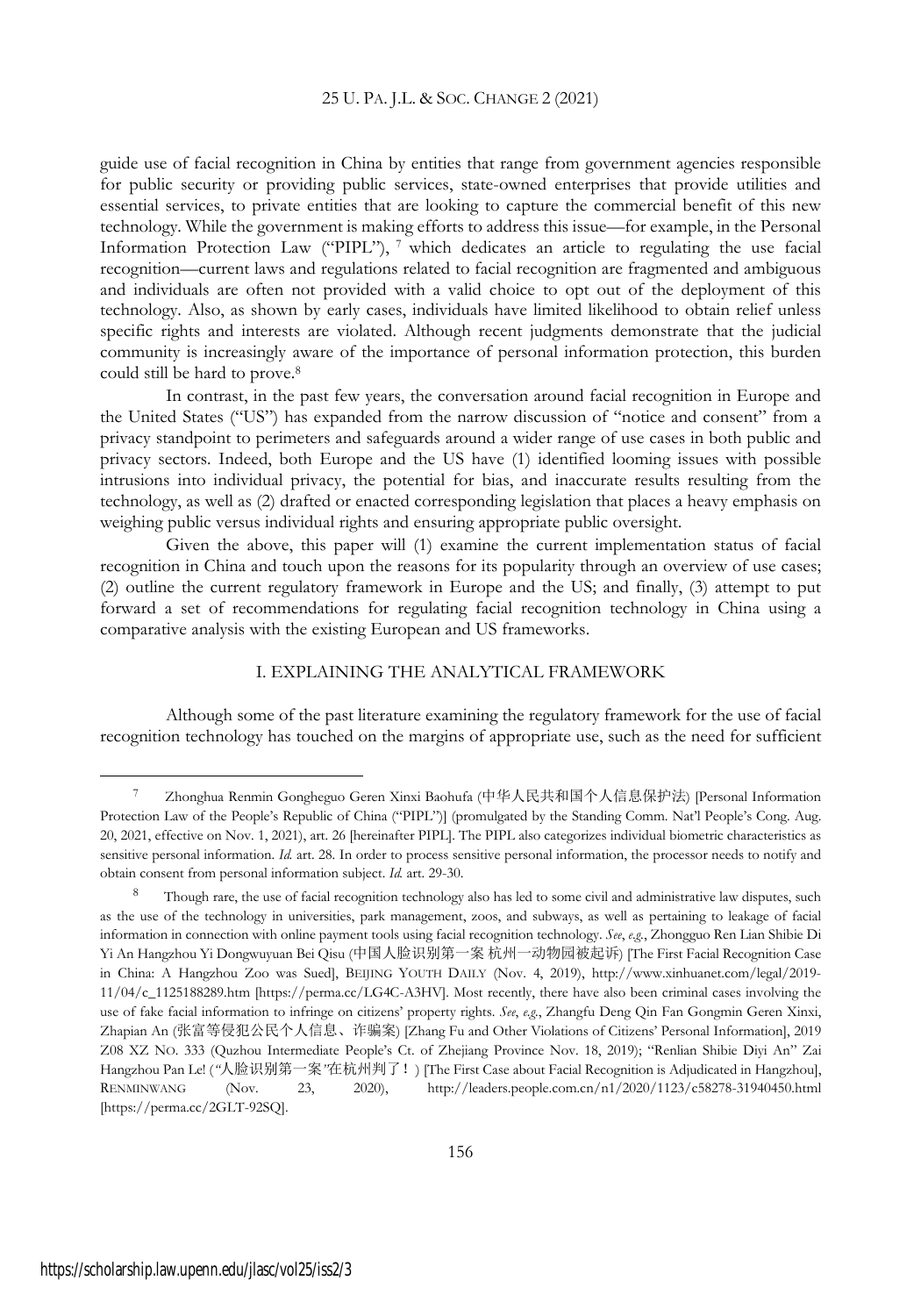oversight,<sup>9</sup> it primarily focuses on the privacy aspect and the use of the "notice and choice" framework for obtaining data subject consent.<sup>10</sup> This correctly reflects how a large body of existing law uses the "notice and choice" framework as a cornerstone for deploying facial recognition technology, whereby data subjects are presented with a private entity's terms that explain rules for collection and usage and have a choice whether to accept such terms.<sup>11</sup>

However, in recent years, and particularly in 2019 and 2020, Europe and the US have shaped the discussion on use parameters pertaining to facial recognition technology by a wider range of entities such as government agencies and other public bodies—not just private companies. Because public and private use cases may diverge with respect to purposes for use, it is important to examine how requirements pertaining to facial recognition in both areas might be different.

In Europe, regulators have focused their efforts on creating a broad, unified framework to govern public and private sector use of this technology, with European countries furnishing supplementary or country-specific guidance. In contrast, private sector use of facial recognition is generally subject to privacy rules related to biometric data in the US, but local- and state-level legislators have issued specific guidelines on appropriate use primarily in the public sector. Of note, in both Europe and the US, legislators have focused on transparency in the form of public oversight, balancing the need for the technology against individual rights, and defining specific circumstances for appropriate use.

In China, the current discussions around use parameters of this new technology have not yet fully reflected the widespread use in both private and public sectors. While China has some generally applicable privacy rules that address the collection and use of biometric data, it is unclear whether these rules are enforceable in cases where government agencies or state-owned enterprises providing utilities and essential services deploy this technology.<sup>12</sup> Individuals usually have far less power to opt out of such collection and use, and it is hard to obtain any relief if there is misuse or harm.<sup>13</sup> Despite the lack

<sup>11</sup> Warner & Sloan, *supra* note 10, at 374.

<sup>12</sup> For example, Beijing Subway has introduced a facial recognition system for security checks, despite controversy incited by earlier efforts in 2019. *See* Alistair Baker-Brian, Are These 'Fast Lanes' the Future of Beijing Subway Stations? (Dec. 28, 2021), https://www.thatsmags.com/beijing/post/33844/are-these-fast-lanes-the-future-of-beijing-subway-stations

[https://perma.cc/ZM93-Z38D]; Rui Guo, *Ren Lian Shibie, Pingdeng Bauhu Yu Qiyue Shehui* (人脸识别、平等保护与契约社 会 )[*Face Recognition, Equal Protection and the Social Contract*], RULE OF LAW DAILY (Dec. 13, 2019), https://www.sohu.com/a/359726235\_99923264 [https://perma.cc/ZH8Q-VE8N].

<sup>13</sup> For example—and discussed further below—Beijing's Notice on Further Strengthening of Supervision and Administration of Subletting and Leasing Public Rental Housing requires the use of facial recognition technology to monitor entryways in public housing without any further detail for implementation. *See*, *e.g.*, Guanyu Jinyibu Jiaqiang Gonggong Zulin Zhufang Zhuang Zu Zhuanjie Xingwei Jiandu Guanli Gongzuo de Tongzhi (关于进一步加强公共租赁住房转租转借行为 监督管理工作的通知, 京建法【2018】23 号) [Notice on Further Strengthening of Supervision and Administration of Subletting and Leasing Public Rental Housing, Beijing Construction Regulation No.23 [2018]] (Promulgated by Beijing Comm. of Housing and Urban-Rural Dev., Oct. 24, 2018) [hereinafter Beijing Housing Notice].

<sup>9</sup> *See, e.g.*, Kirill Levashov, *The Rise of a New Type of Surveillance for which the Law Wasn't Ready*, 15 COLUM. SCI. & TECH. L. REV. 164, 192 (2013).

<sup>10</sup> *See*, *e.g.*, Sharon Nakar & Dov Greenbaum, *Now You See Me. Now You Still Do: Facial Recognition Technology and the Growing Lack of Privacy*, 23 B.U. J. SCI. & TECH. L. 88, 90-107 (2017); Robert Warner & Robert Sloan, *Beyond Notice and Choice: Privacy, Norms, and Consent*, 14 J. HIGH TECH. L. 370, 370 (2014); Elias Wright, Comment, *The Future of Facial Recognition is Not* Fully Known: Developing Privacy and Security Regulatory Mechanisms for Facial Recognition in the Retail Sector, 29 FORDHAM INTELL. PROP. MEDIA & ENT. L.J. 611, 611 (2019).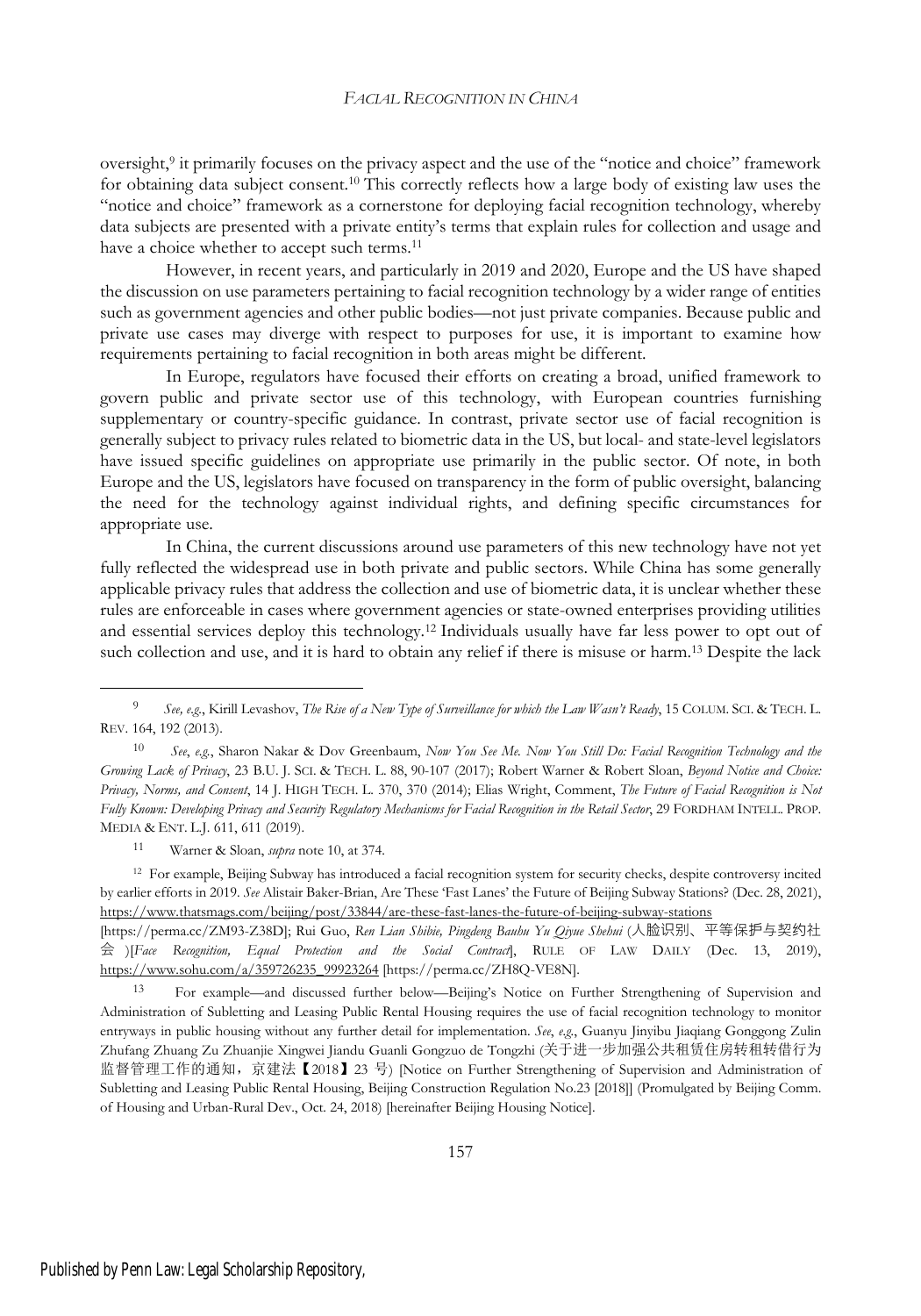of use parameters and specific guidance, current Chinese rules governing use of facial recognition in the public sector generally encourages greater use and integration of the technology, leaving out important concerns of how to strike a balance between individual interests and public needs.

As recent legislation trends in Europe and the United States have revealed, focusing solely on privacy protection under concepts such as the "notice and choice" framework provided to individuals vis-a-vis companies in commercial transactions cannot adequately encompass the full extent of necessary governance for facial recognition technology. Instead, it is important to discuss appropriate use parameters for how facial recognition can be deployed in both public and private sectors. This need is clearly recognized by the Chinese government, as it has proposed new language in the PIPL aiming to set out ground rules for the use of facial recognition technologies. Yet, it is unclear to what extent the new rules can be enforced and whether such safeguards would be sufficient to prevent widespread abuse.

This article aims to address this knowledge gap by analyzing the current status of facial recognition technology in China, comparing the China's approach with the regulatory frameworks in Europe and the US, and discussing the road ahead for China in terms of regulating facial recognition.

### II. CURRENT STATUS OF FACIAL RECOGNITION IN CHINA: FROM USE CASES TO REGULATORY FRAMEWORK

Over the past few years, the Chinese government set out ambitious goals in the development of facial recognition, as evidenced by many policy documents issued by various government agencies.<sup>14</sup> For example, the Ministry of Industry and Information Technology's AI strategy, issued in 2017 and entitled the *Three-Year Action Plan to Develop a New Generation of the Artificial Intelligence Industry* ("Three-Year AI Plan"), states that by 2020, the effective detection rate in complex dynamic scenarios should exceed 97%, and the correction rate should exceed 90%.<sup>15</sup>

With the government's strong endorsement in mind, this section examines specific use cases in public and private sectors and discusses the role government regulations play in deploying this technology.

<sup>14</sup> For example, the Ministry of Civil Affairs and the National Development and Reform Commission explicitly promoted the application of AI in civil affairs in the 13th Five-Year Plan for the Development of Civil Affairs, issued by the Ministry of Civil Affairs and the National Development and Reform Commission. Minzheng Shiye Fazhan Di Shisange Wunian Guihua (民政事业发展第十三个五年规划,民发【2016】107 号) [13th Five-Year Plan for the Development of Civil Affairs, Civil Aff. No.107 [2016]] (promulgated by Ministry Civil Aff. and NDRC, July 6, 2016). The General Office of the National Development and Reform Commission also stipulated in the Notice on the Organization and Implementation of the New Generation of Information Infrastructure Construction Project and the "Internet Plus" Major Project in 2017 that the infrastructure of face recognition should be strengthened. Guanyu Zuzhi Shishi 2017 Nian Xin Yidai Xinxi Jichu Sheshi Jianshe Gongcheng he "Hulianwang+" Zhongda Gongcheng de Tongzhi (关于组织实施 2017 年新一代信息基础设施建设工程和" 互联网+"重大工程的通知, 发改办高技【2016】2710 号) [Notice on the Organization and Implementation of the New Generation of Information Infrastructure Construction Project and the "Internet Plus" Major Project in 2017, NDRC No. 2710 [2016]] (promulgated by NDRC, Dec. 23, 2016).

Three-Year AI Plan, *supra* note 2, art. 2(5).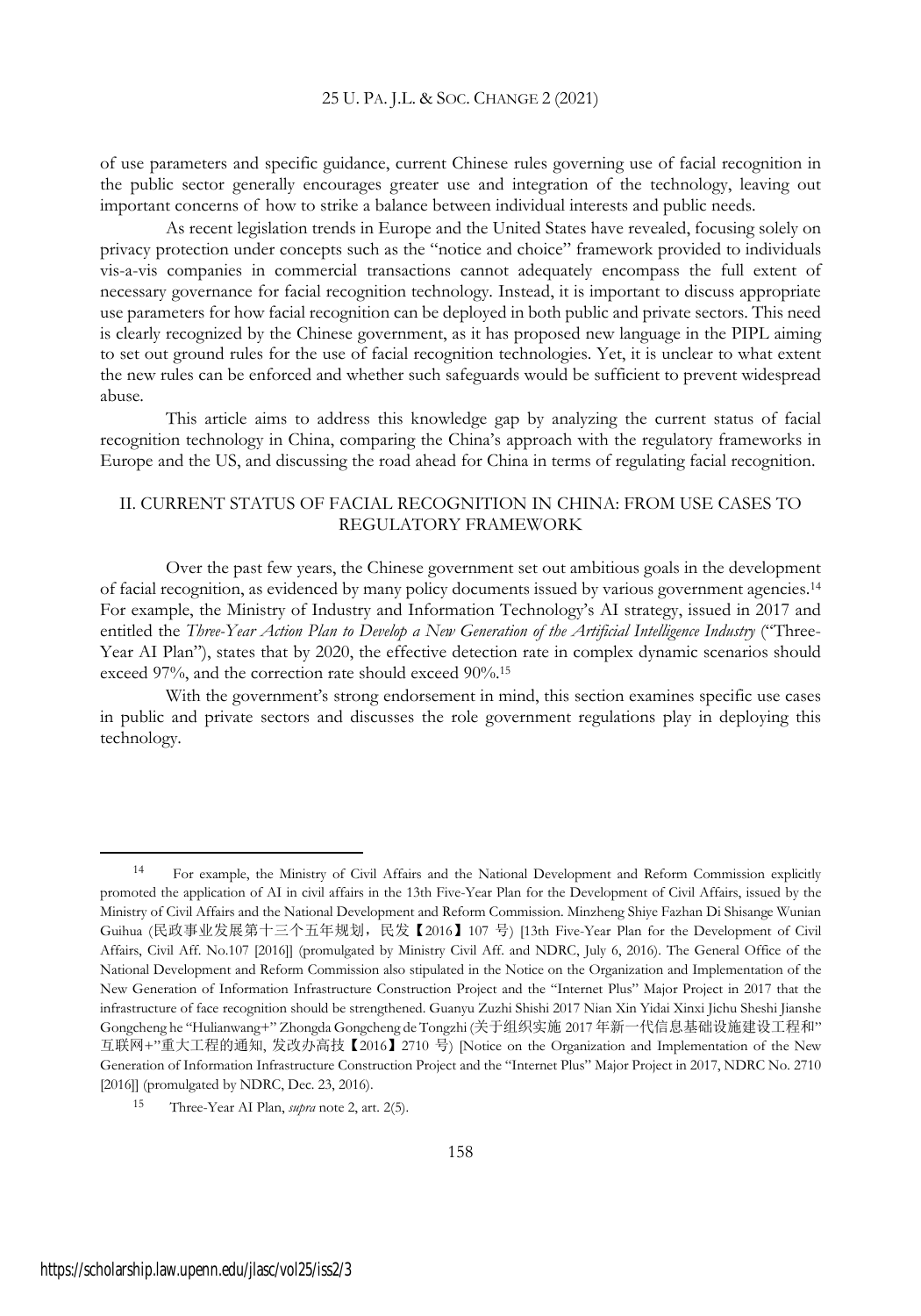### *A. Widespread Use Cases*

### 1. Use Cases in Public Sectors

The most prominent example of facial recognition use in the public sector is identifying citizens for law enforcement purposes, such as tracking and pursuing criminal suspects. The deployment of facial recognition technology in public spaces such as airports, train stations, or at public events such as concert, has led to the widely-reported arrests of many criminal suspects.<sup>16</sup> Also, it has been reported that police officers in the city of Zhengzhou have been equipped with sunglasses that contain facial recognition technology, which has already led to the arrest of seven people suspected of crimes ranging from human trafficking to hit-and-run incidents. <sup>17</sup> Indeed, the efficiency of Zhengzhou's facial recognition sunglasses—which can "identify faces from a database of 10,000 in 100 milliseconds"—is highlighted when considering the possibility that the aforementioned arrests may have required much more manpower and time without the availability of such technology.<sup>18</sup>

In additional to using facial recognition to pursue criminals, the government also designated facial recognition as the "go-to" technology in many regulations that would require public bodies to perform identity verification. Facial recognition is strongly encouraged, even mandated in many cases, to facilitate identify verification in many day-to-day administrative matters such as notarization, obtaining driver licenses, or providing social benefits to residents. A few recent examples include:

· In September 2017, the Ministry of Justice stipulated that a party requesting notarization shall undergo identity verification through methods such as facial recognition, which would be cross-checked against information contained in the Ministry of Public Security's databases.<sup>19</sup>

· In May 2018, the Guangdong Province created a WeChat Mini Program to provide government services, including those pertaining to birth certificates, residence

<sup>16</sup> For example, Wu Xieyu, a suspect in the murder of his mother, had been pursued by the police for years without success, but was arrested soon after at Chongqing Jiangbei airport, which had upgraded its facial recognition systems. Pinghui Zhuang, *Chinese Student Wanted for Killing Mother Captured After Three Years on the Run*, PEOPLE'S DAILY (Apr. 26, 2019), https://wap.peopleapp.com/article/4103611/3961671 [https://perma.cc/DZD9-4QHL]. In addition, numerous criminal suspects were captured at various Jacky Cheung concerts through facial recognition technology. Simone McCarthy, *China's "Crime-Fighting" Pop Star Jacky Cheung Adds 12 Crooks, Two Drones to His Tally*, S. CHINA MORNING POST (Sep. 25, 2018), https://www.scmp.com/news/china/society/article/2165566/chinas-crime-fighting-pop-star-jacky-cheung-adds-12-crookstwo [perma.cc/6Y48-Y7RZ].

<sup>17</sup> Neil Conner, *Chinese Police Using Facial Recognition Glasses to Identify Suspects*, TELEGRAPH (Feb. 7, 2018), https://www.telegraph.co.uk/news/2018/02/07/chinese-police-using-facial-recognition-glasses-identify-suspects [perma.cc/3EN7-QCAV].

<sup>18</sup> Tara F. Chan, *Chinese Police are Using Facial-recognition Glasses to Scan Travelers*, BUS. INSIDER (Feb. 7, 2018), https://www.businessinsider.com/china-police-using-facial-recognition-glasses-2018-2?r=US&IR=T [perma.cc/ELA4-2AH7].

<sup>19</sup> Sifa Bu Bangong Ting Guanyu Fabu Gongzheng Zhiye Zhidao Anli de Tongzhi (司法部办公厅关于发布公证执 业指导案例的通知) [Notice of the Office of the Ministry of Justice on Practical Guidance for Notarization] (promulgated by the Ministry of Justice, Sep. 25, 2017), art. 6.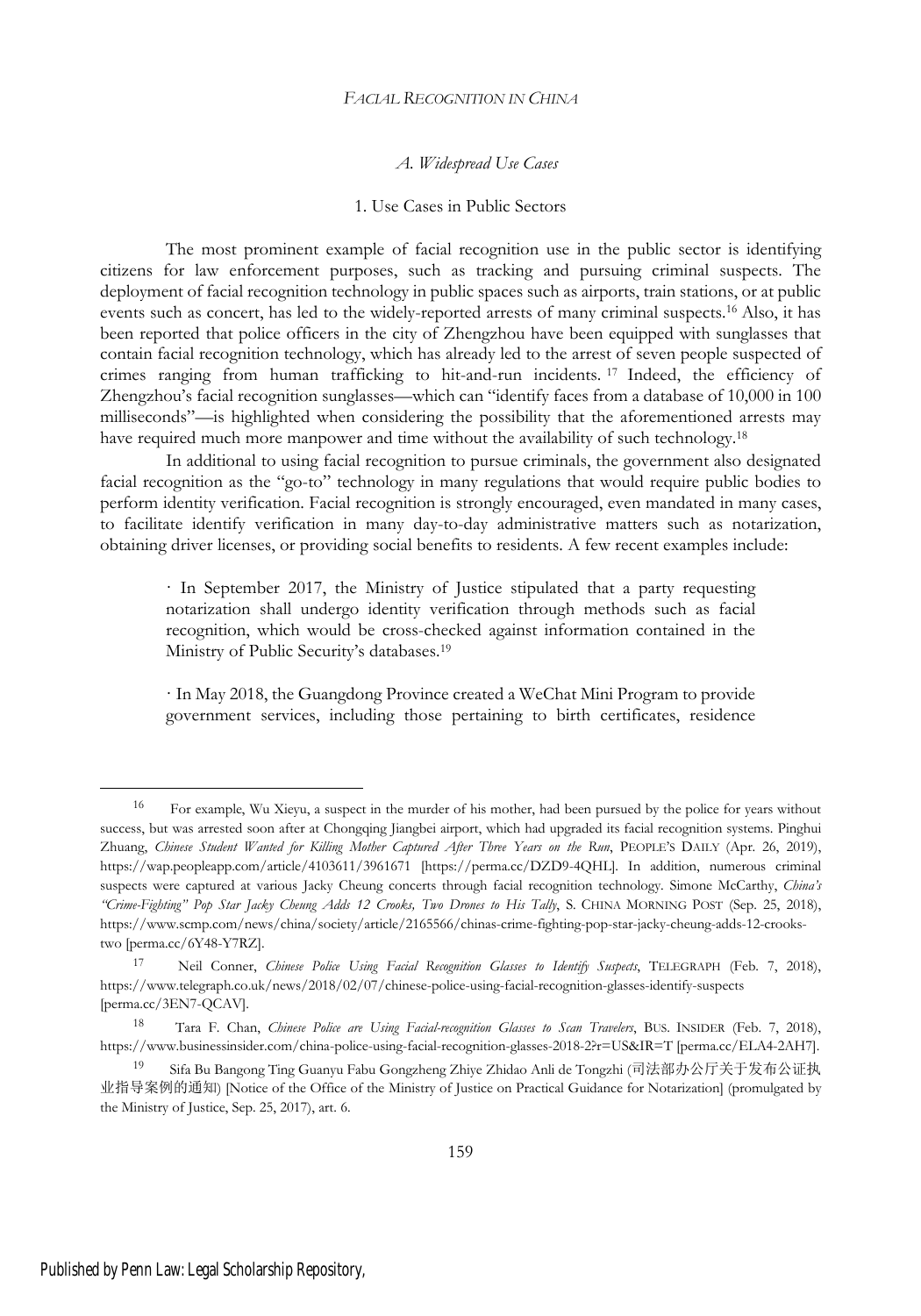permits, and exit/entry certificates.<sup>20</sup> Users are encouraged to use facial recognition to access the services provided.<sup>21</sup>

· In April 2019, the General Administration of Customs permitted facial recognition technology to be used at Customs' registration desks.<sup>22</sup>

· In January 2020, the Ministry of Public Security required the Traffic Management Department's online traffic schools to verify user identity through technical means, "such as facial recognition." <sup>23</sup> Moreover, where the Traffic Management Department organizes on-site education of traffic laws and related knowledge, the driver's identity shall similarly be verified through facial recognition technology.<sup>24</sup>

· In February 2020, for purposes of monitoring and containing COVID-19, Ant Financial launched a QR code system that assigns users one of three color codes to denote the status of their health and allows them to "obtain their codes by entering their name, national identity number and registering with facial recognition."<sup>25</sup>

Note that in these regulations, use parameters or specific guidance are not discussed with respect to how facial recognition is deployed. Additionally, none of the promulgated rules address security measures to protect facial information.

### 2. Hybrid Use

With the strong support by the government, state-owned enterprises in various industries have begun to use facial recognition technology to conduct identity verification for a wide range of uses. For example, state-owned enterprises are encouraged to use facial recognition technology largely for streamlining identity verification:

· 12306 China Railway's ("12306") privacy policy notifies users that certain biometric information, such as a facial scan, is required where users would like to log in to their

<sup>20</sup> Guangdong: Xiaocheng Xu Qiaodong Da Gaige  $( \nabla \cdot \hat{\mathbf{x}} \cdot \hat{\mathbf{y}} \cdot \hat{\mathbf{z}} \cdot \hat{\mathbf{z}} \cdot \hat{\mathbf{y}} \cdot \hat{\mathbf{z}} \cdot \hat{\mathbf{z}} \cdot \hat{\mathbf{y}}$  [Guangdong: mini-app leads to big reform] GUANGMING DAILY (Dec. 12, 2019), http://cpc.people.com.cn/n1/2019/1212/c415067-31503048.html [perma.cc/SDV3-5NMR].

<sup>21</sup> *Id*.

<sup>22</sup> Haiguan Jianguan Zuoye Changsuo (Changdi) Jiankong Shexiangtou Shezhi Guifan (海关监管作业场所(场地) 监控摄像头设置规范) [Customs Worksite Supervision (Property) Surveillance Setup Specifications] (promulgated by General Admin. Customs, Apr. 22, 2019).

<sup>23</sup> Jieshou Jiaotong Anquan Jiaoyu Jianmian Daolu Jiaotong Anquan Weifa Xingwei Jifen Gongzuo Guifan (Shixing) (接受交通安全教育减免道路交通安全违法行为记分工作规范(试行)) [Rules on Accepting Traffic Safety Education to Reduce Illegal Traffic Behavior (Trial)] (promulgated by the Ministry of Pub. Sec., Jan. 14, 2020), art. 12.

<sup>24</sup> *Id.* art. 16(2).

<sup>25</sup> Minghe Hu, *Beijing Rolls Out Colour-Coded QR System for Coronavirus Tracking Despite Concerns Over Privacy, Inaccurate Ratings*, S. CHINA MORNING POST (Mar. 2, 2020), https://www.scmp.com/tech/apps-social/article/3064574/beijing-rolls-outcolour-coded-qr-system-coronavirus-tracking [perma.cc/5R65-SXK8].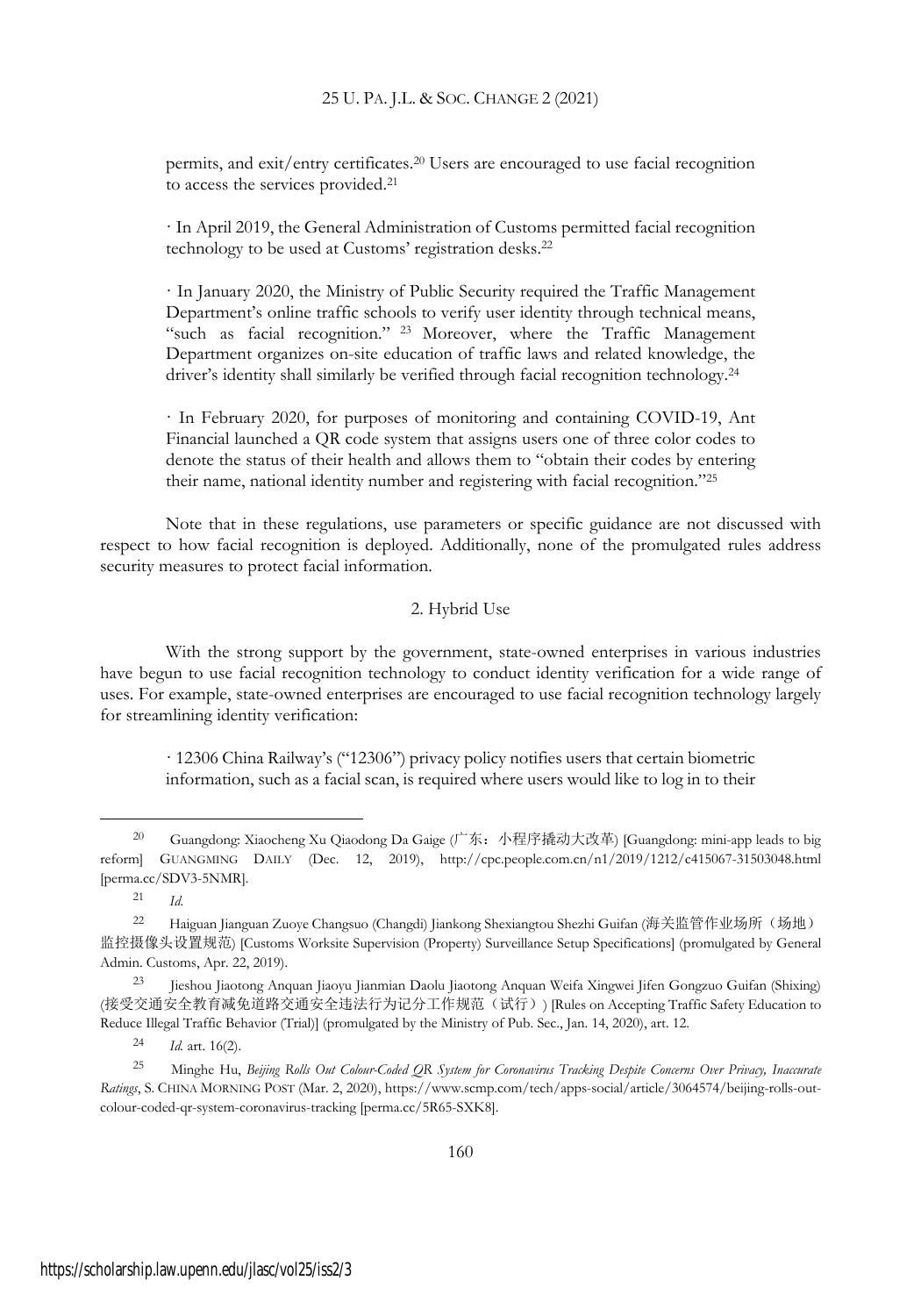accounts through facial recognition.<sup>26</sup> Facial recognition can also be used to retrieve account passwords.<sup>27</sup>

· The People's Bank of China ("PBC") issued rules on facial recognition technology for bank account verification. Since 2016, PBC required banks to comply with verification procedures of client identity for certain types of bank accounts, with assistance by technical means, "including facial recognition technology." <sup>28</sup> In addition, PBC encouraged banks to use technical means such as facial recognition to assist in reading, collecting, and verifying client information during the process of opening an account.<sup>29</sup>

· In January 2019, the Beijing Municipal Commission required the Beijing housing construction plan to incorporate facial recognition technology in public housing projects, such as in entryways to prevent unauthorized access.<sup>30</sup>

· On February 13, 2019, the National Health Commission encouraged pilot medical institutions to use facial recognition technology to strengthen management of nurses.<sup>31</sup>

· Since 2018, facial recognition has become the foundation of the "smart city" in Shanghai. Shanghai's Municipal Government requires the installation of AI equipment in various public areas and residential spaces. As a result, facial recognition devices have been installed in elevators in residential areas, which has caused controversy amongst Shanghai residents.<sup>32</sup>

Other examples also include tracking behavior of relevant personnel in essential services, managing parks, supervising medical insurance, supervising public transportation, and completing real

<sup>31</sup> "Hulianwang + Huli Fuwu" Shidian Gongzuo ("互联网+护理服务"试点工作) ["Internet + Nursing Services" Pilot Job] (promulgated by the Nat'l Health Comm'n, Feb. 13, 2019), art. 3(1).

<sup>32</sup> *Shanghai Tuiguang Xiaoqu Dianti Ren Lian Shibie Guanggao Zhihuan Moshi Yu Yinsi Baohu Yin Zhengyi* (上海推广小区电 梯人脸识别 广告置换模式与隐私保护引争议) [*Shanghai's Promotion of Facial Recognition in Community Elevators Regarding Replacement Modes and Privacy Protections Results in Controversy*], CAIXIN (Oct. 16, 2019), http://china.caixin.com/2019-10- 16/101471840.html [https://perma.cc/2K27-3QX9].

<sup>26</sup> *Yinsi Quan Zhengce (*隐私权政策*) [Privacy Policy]*, RAILWAY 12306 (Aug. 20, 2021), https://kyfw.12306.cn/otn/ gonggao/PrivacyPolicy.html [perma.cc/N2YY-S9ZF].

<sup>27</sup> *Id*.

<sup>28</sup> Zhongguo Renmin Yinhang Guanyu Luoshi Geren Yinhang Zhanghu Fenlei Guanli Zhidu de Tongzhi (中国人民 银行关于落实个人银行账户分类管理制度的通知) [Notice of the People's Bank of China on Implementing the Rules for the Categorized Management of Individual Bank Accounts] (promulgated by People's Bank China, Nov. 25, 2016, effective on Dec. 1, 2016).

<sup>29</sup> Zhongguo Renmin Yinhang Guanyu Youhua Qiye Kaihu Fuwu de Zhidao Yijian (中国人民银行关于优化企业 开户服务的指导意见) [Guiding Opinions of the People's Bank of China on Optimizing the Account Opening Services for Enterprises] (promulgated by People's Bank China, Dec. 20, 2017, effective Dec. 31, 2017).

<sup>30</sup> Beijing Housing Notice, *supra* note 13.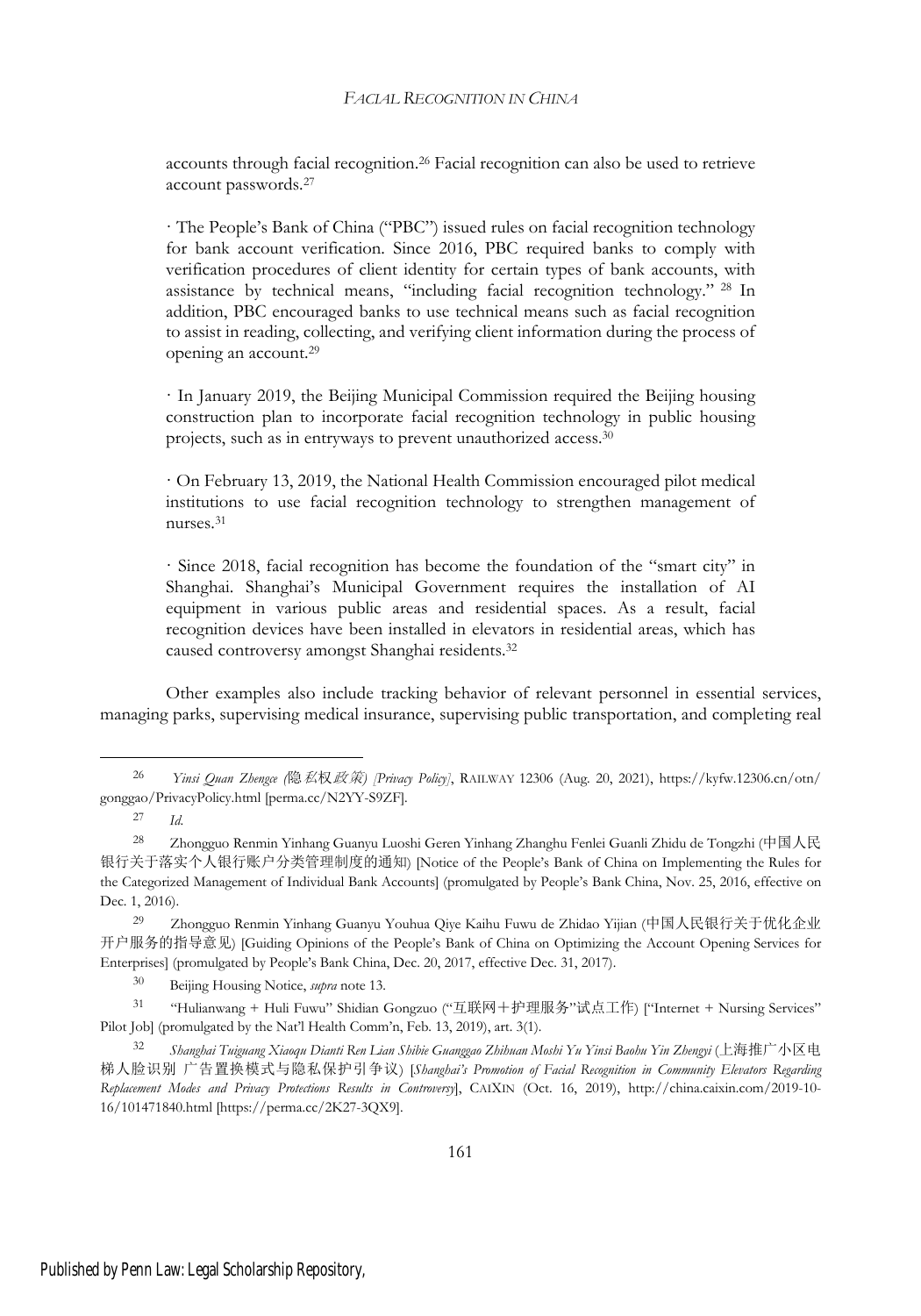estate registration. <sup>33</sup>

Again, the above instances of use do not set forth any guidance on permissible use parameters or security measures, but rather broadly require integration or increased use of facial recognition technology.

### 3. Commercial Use

In light of government support and, at times, government mandate, many private companies opt to use facial recognition technology to enhance their business operations' efficiency.

Companies in various industries have started to apply facial recognition technology to manage user authentication.<sup>34</sup> For example, on September 10, 2018, the Ministry of Transport and Ministry of Public Security jointly called for ride-sharing platforms to vet drivers by background checks and use facial recognition to verify driver identity prior to being dispatched to users. <sup>35</sup> However, they did not discuss use parameters or recommendations for security measures.

In addition, on January 9, 2019, China Netcasting Services Association issued the Short Internet Video Platform Management Specification ("Internet Video Specification"), setting forth rules specific to online video platforms.<sup>36</sup> The Internet Video Specification requires the use of technical measures like facial recognition for account verification and management, but does not specify how the technology may be appropriately deployed.<sup>37</sup>

Mobile phone users in China registering new SIM cards must submit to facial recognition scans. According to the Ministry of Industry and Information Technology, beginning on December 1, 2019, telecom companies must fully implement the technical measures "of portrait comparison

<sup>33</sup> The Chinese government has issued several policy documents on the application of facial recognition, all without discussing circumstances or rules for appropriate use. *See*, *e.g.*, Zhongguo Renming Yinhang Guanyu Youhua Qiye Kaihu Fuwu de Yijian (中国人民银行关于优化企业开户服务的指导意见) [Guiding Opinions of the People's Bank of China on Optimizing the Account Opening Services for Enterprises] (promulgated by the People's Bank China, Dec. 31, 2017, effective Dec. 31, 2017); Guojia Linye he Caoyuan Ju Guanyu Cujin Linye he Caoyuan Rengong Zhineng Fazhan de Zhidao Yijian (国家 林业和草原局关于促进林业和草原人工智能发展的指导意见) [Guiding Opinions of the National Forestry and Grasslands Administration on the Development of Artificial Intellgience for Forestry and Grasslands] (promulgated by the Nat. Forestry Grasslands Admin., Nov. 21, 2019, effective Nov. 21, 2019); Guowuyuan Bangong Ting Guanyu Bufen Difang Youhua Ying Shang Huanjing Dianxing Zuofa de Tongbao (国务院办公厅关于部分地方优化营商环境典型做法的通报) [Circular of the State Council's Office Regarding Best Practices to Optimize Business in Certain Areas] (promulgated by the State Council, Jul. 24, 2018, effective Jul. 24, 2018).

<sup>34</sup> *See, e.g.*, *Didi Zhengzai Yong AI Jishu Dui Siji Jinxing Quan Fangwei "Jiankong"* (滴滴正在用 *AI* 技术对司机进行全方 位*"*监控*"*) [*Didi is Using AI Technology to Comprehensively Monitor Drivers*], TMTPOST (May 12, 2019), https://www.tmtpost.com/ nictation/3939157.html [https://perma.cc/H8WP-PZ7Q].

<sup>35</sup> Jiaotong Yunshu Bu Bangong Ting, Gongan Bu Bangong Ting Guanyu Jinyibu Jiaqiang Wangluo Yuyue Chuzu Qiche he Siren Xiao Keche He Cheng Anquan Guanli de Jinji Tongzhi (交通运输部办公厅、公安部办公厅关于进一步加 强网络预约出租汽车和私人小客车合乘安全管理的紧急通知) [Urgent Notice of the General Office of the Ministry of Transport and the General Office of the Ministry of Public Security on Further Strengthening the Safety Administration of Online Car-Hailing and Private Passenger Car Sharing] (promulgated by the Ministry Transp. and Ministry Pub. Sec., Sep. 10, 2018), art. 3.

<sup>36</sup> Wangluo Duan Shipin Pingtai Guanli Guifan (网络短视频平台管理规范) [Short Internet Video Platform Management Specification] (promulgated by China Netcasting Serv. Ass'n., Jan. 9, 2019, effective Jan. 9, 2019).

<sup>37</sup> *Id.* art. 4(2).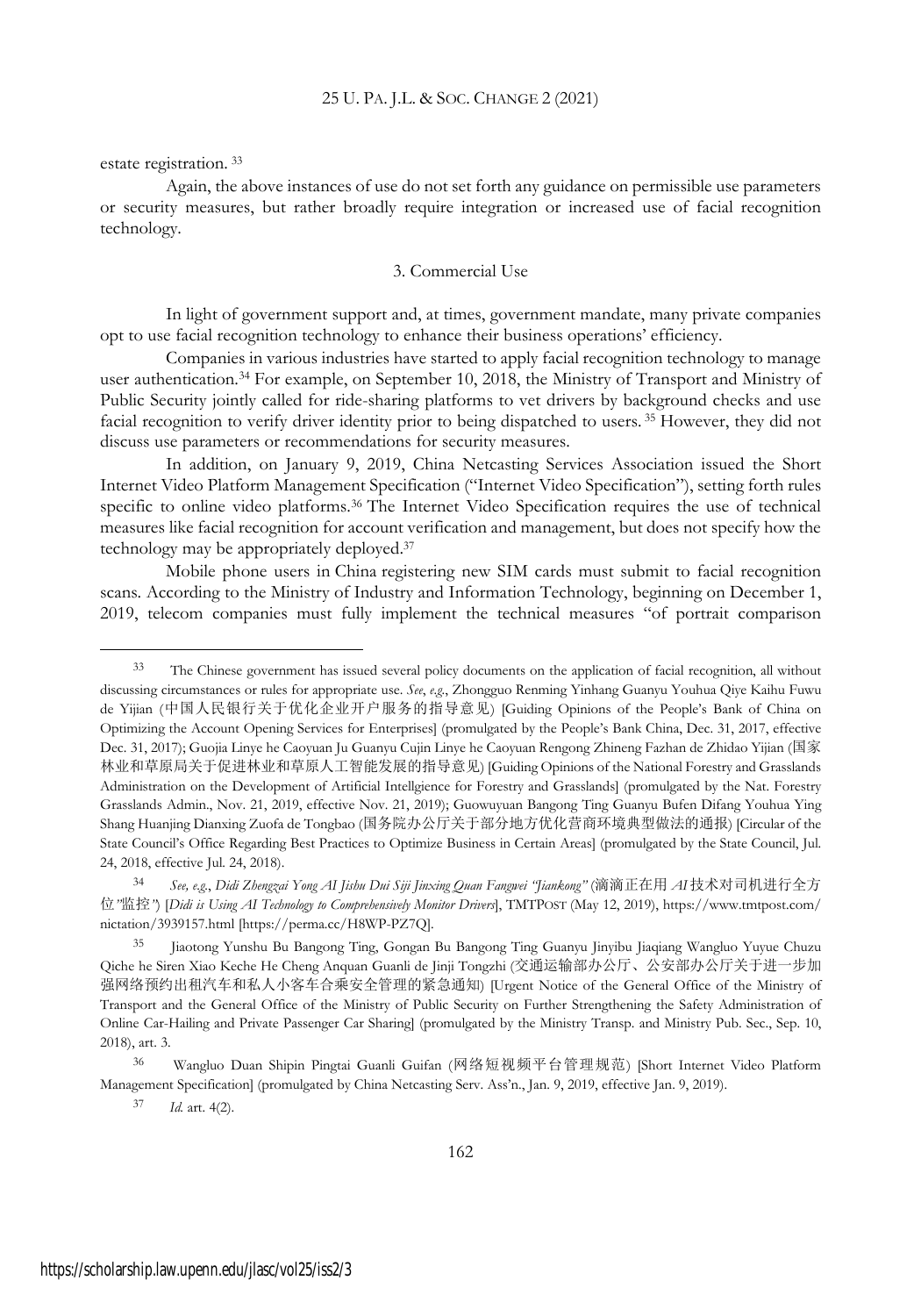between a user's facial features and his or her identification card"; only when the portrait comparison is consistent can the user proceed with network access. <sup>38</sup>

Other examples include e-commerce and social platforms which use facial recognition for online payment services,<sup>39</sup> mobile phones which use facial recognition as a method of unlocking the device,<sup>40</sup> and businesses across all sectors that use facial recognition to monitor employee attendance.<sup>41</sup>

### *B. Regulatory Framework*

As discussed above, to govern such widespread deployment of facial recognition, Chinese regulators have published national and sector-specific rules, though specificities pertaining to use parameters remain sparse and largely focus on use of this technology by the private sector. The newly enacted PIPL, for the first time, contains restrictions on the deployment of facial recognition for both public and private purposes and tightens collection and usage of all sensitive personal information, including but not limited to facial data.

#### 1. (Draft) National Standards

On March 6, 2020, China's National Information Security Standardization Technical Committee ("TC260") released the final version of the Personal Information Security Standard, which, in practice, applies mainly to entities in the private sector.<sup>42</sup> While the Personal Information Security Standard sets forth privacy requirements for collecting and processing personal information, it also includes security requirements for protecting biometric information, including facial information.<sup>43</sup> Specifically, the Personal Information Security Standard forbids personal information controllers from storing facial information in its original image form, though they are instead allowed to store summaries of such information.<sup>44</sup> However, personal information controllers are allowed to use the original facial images for authentication or verification purposes at the end terminal, e.g., user's device, only when

<sup>38</sup> *Gongxinbu Xin Gui Shishi: 12 Yue 1 Ri Qi Ban Ka Xu "Ren Lian Shibie"* (工信部新规实施:*12*月 *1*日起办卡需*"*人 脸识别") [China's Ministry of Industry and Information Technology's New Implementing Regulation: Beginning From Dec. 1, Application for *Cards Requires "Facial Recognition"*], SOHU TECH. (Dec. 2, 2019), https://www.sohu.com/a/357849569\_115565 [https://perma.cc/A54G-GHVJ].

<sup>39</sup> *Ren Lian Shibie Zhifu Zenme Jiu Huole* (人脸识别支付怎么就火了) [*How Did Payment via Facial Recognition Become Popular*], BEIJING YOUTH DAILY (Sep. 7, 2017), http://www.xinhuanet.com/fortune/2017-09/07/c\_1121618680.htm [https://perma.cc/42QV-TKFG].

Pingguo Xin Shouji Caiyong Ren Lian Shibie Gangmei Zhi Hu Guoshi: Zhongguo Liang Nian Qian Jiu Kaishi Yongle (苹果新 手机采用人脸识别 港媒直呼过时:中国两年前就开始用了) [*New Apple Phones Use Facial Recognition and Hong Kong Media Notes it is Outdated: China Began Using Such Technology Two Years Ago*], REFERENCE NEWS NETWORK (Sep. 19, 2017), http://www.xinhuanet.com//world/2017-09/19/c\_129707298.htm [https://perma.cc/55BV-Y6SS].

<sup>41</sup> *Zhongtie Si Ju Wu Gongsi Quanmian Tuixing Rne Lian Shibie Kaoqin Zhidu* (中铁四局五公司全面推行人脸识别考勤 制度) [China Railway No. 4 Bureau Group No. 5 Engineering Company Fully Implements Facial Recognition Technology], CTCECC (Jul. 25, 2013), http://www.ctcecc.com/content-807-6176-1.html [https://perma.cc/DE88-GMLD].

<sup>42</sup> Xinxi Anquan Jishu Geren Xinxi Anquan Guifan (信息安全技术 个人信息安全规范) [Information Security Technology – Personal Information Security Specification] (promulgated by the Nat'l Info. Sec. Standard Tech. Comm, Mar. 6, 2020, effective Oct. 1, 2020).

<sup>43</sup> *Id.* art. 5.4, 6.3.

<sup>44</sup> *Id.* art. 6.3(c)(1).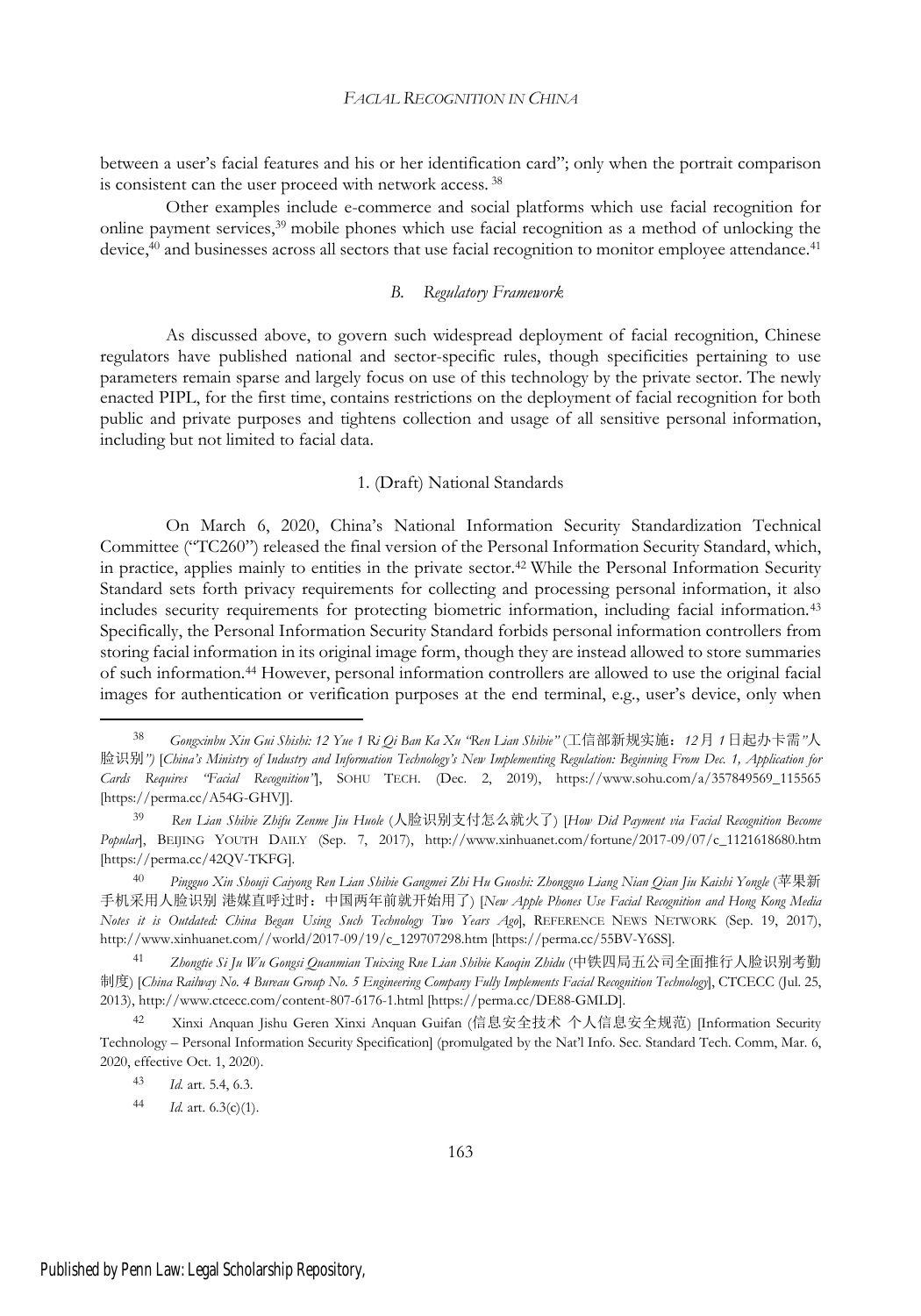they subsequently delete the images. <sup>45</sup> While it is widely believed that government agencies are encouraged to review the Personal Information Security Standard when they are enforcing the Cybersecurity Law against companies, it is unclear whether the public sector is bound by the Personal Information Security Standard's requirements when they are deploying facial recognition technology to perform public functions.<sup>46</sup>

On April 22, 2021, TC260 released the draft *Information Security Technology - Security Requirements of Facial Recognition Data* ("Draft Standard") for public comments.<sup>47</sup> This Draft Standard introduces detailed security requirements for the processing of facial recognition data by companies conducting "facial verification" (to verify the authenticity of an individual's identity) and "facial identification" (to identify an individual).<sup>48</sup> Facial recognition data is defined as "facial images and data that are generated from facial images, which can be used alone or jointly with other information to identify a natural person."<sup>49</sup> The Draft Standard also specifically require companies to comply with the requirements under other data protection national standards if they only process "face images" for statistics, testing and analytics purposes.<sup>50</sup>

Under the Draft Standard, companies using facial recognition to verify and identify an individual must fulfill the following requirements:

· facial recognition shall not be used unless it would significantly improve the level of security and convenience of the verification and identification process comparing with other alternative methods<sup>51</sup>;

· facial recognition shall not be used to identify children under 14 years old unless in special circumstances (not further explained in the Draft Standard)<sup>52</sup>;

· an alternative identification method that does not use facial recognition shall be provided to individuals<sup>53</sup>;

· the company must obtain informed consent from individuals54; and

· facial recognition data shall not be used for purposes other than security. Such other purposes include, but are not limited to, the evaluation or prediction of an

<sup>48</sup> *Id*. art. 4.

<sup>45</sup> *Id.* art. 6.3(c)(2)-(3).

<sup>46</sup> *Cf. id.* art. 1.

<sup>47</sup> Xinxi Anquan Jishu Rennian Shibie Shuju Anquan Yaoqiu (信息安全技术 人脸识别数据安全要求) [Information Security Technology - Security Requirements for Facial Recognition Data] (released for public comments on Apr. 22, 2021, https://www.tc260.org.cn/front/postDetail.html?id=20210423175440)

<sup>49</sup> *Id*. art. 3.3.

<sup>50</sup> *Id*. art. 4(c).

<sup>51</sup> *Id*. art. 5(f)(1).

<sup>52</sup> *Id*. art. 5(f)(2).

<sup>53</sup> *Id*. art. 5(f)(3).

<sup>54</sup> *Id*. art. 5(f)(4).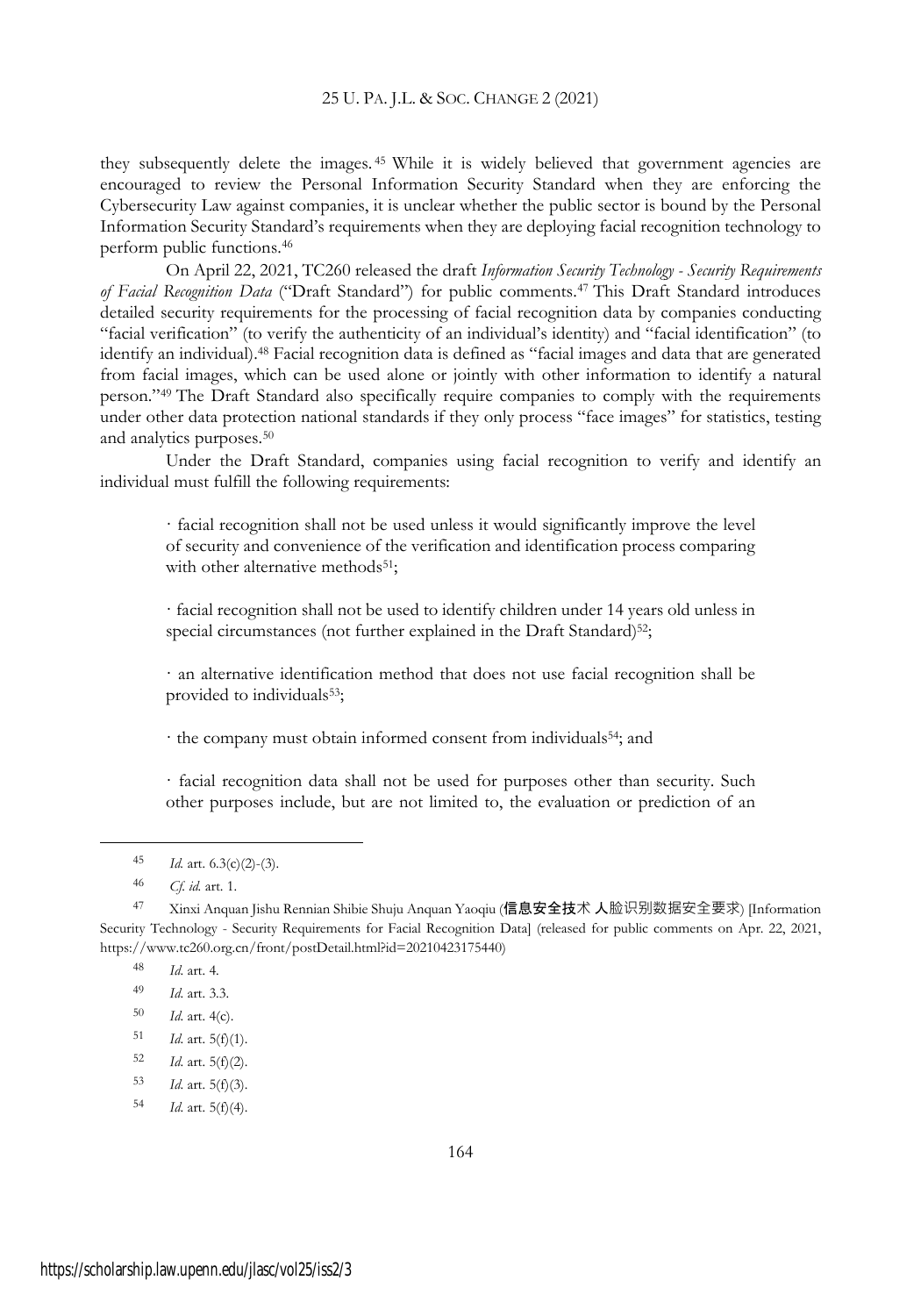individual's work performance, health condition, interests, and preferences.<sup>55</sup>

The Draft Standard still awaits finalization as of October 2021.

### 2. Sector-Based Rules

Although regulators stopped short of furnishing general guidance on usage parameters, some trade associations have been seen making attempts to draft sector-based guidelines to regulate the use of facial recognition.

The most notable example are the usage parameters defined in a framework of selfgovernance within the finance industry. In an effort to establish rules for self-governance with respect to deploying facial recognition technology that would allow consumers to make payments, the Payment and Clearing Association of China began piloting the Self-Regulatory Agreement for Offline Facial Recognition Payment Industry ("PCAC Self-Regulatory Agreement") on January 20, 2020.<sup>56</sup> Like the Personal Information Security Standard, the PCAC Self-Regulatory Agreement focuses on technical and security measures for protecting facial information.<sup>57</sup> Importantly, members to the PCAC Self-Regulatory Agreement shall encrypt the original facial information when storing it and such information should be separated from an individual's financial records.<sup>58</sup> Moreover, all members shall manage the potential risks of facial recognition payments by establishing a monitoring system for suspicious transactions, <sup>59</sup> setting limitations on the amount of funds that can be transferred through facial recognition,<sup>60</sup> as well as developing channels for consumer feedback or complaints.<sup>61</sup>

### 3. Personal Information Protection Law

On August 20, 2021, the National People's Congress enacted the PIPL, which will be country's first comprehensive law in the area of personal information protection once it takes in effect on November 1, 2021. Article 26 of the PIPL sets restrictions on facial recognition usages by stating that "[t]he installation of image collection and personal identity recognition devices in public venues is permissible if it is necessary to safeguard public security, to comply with relevant regulations of the state, and to set prominent notices."<sup>62</sup> It also states that "the personal images and personal identification information to be collected can only be used for the purpose of safeguarding public security and shall not be disclosed or provided to others, except where individuals' specific consent is obtained or the

<sup>55</sup> *Id*. art. 5(f)(5).

<sup>56</sup> Ren Lian Ren Bie Xian Xia Zhifu Hangye Zilu Gongyue (Shixing) (人脸认别线下支付行业自律公约(试行)) [Self-Regulatory Agreement for Offline Facial Recognition Payment Industry (trial)] (promulgated by the Payment Clearing Ass'n. China, Jan. 20, 2020).

<sup>57</sup> *See*, *e.g.*, *id.* art. 6, art. 17.

<sup>58</sup> *Id.* art. 6.

<sup>59</sup> *Id.* art. 17.

<sup>60</sup> *Id.* art. 19.

<sup>61</sup> *Id.* art. 24.

<sup>62</sup> PIPL, *supra* note 7, art. 26.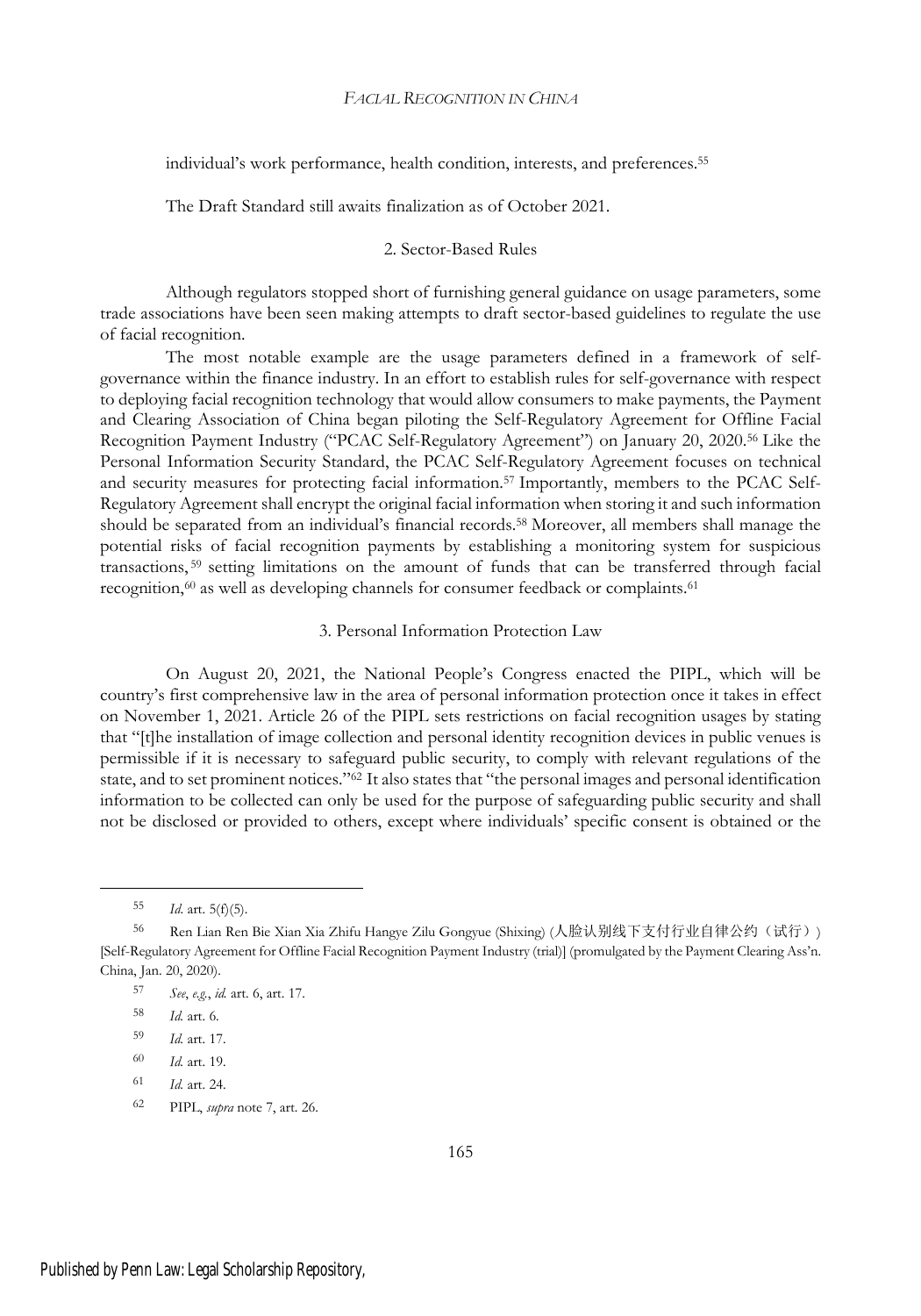laws and administrative regulations stipulate otherwise."<sup>63</sup>

The PIPL categorizes biometric characteristics as sensitive information, which requires the personal information processor to obtain consent and explain the necessity and impact to the personal information subject.<sup>64</sup>

### 4. Private Litigation and Judicial Interpretation

The first facial recognition dispute in China was resolved at Fuyang District People's Court in Hangzhou on November 20th. The plaintiff in this case claimed that it was a breach of contract for a zoo to change entrance method for annual pass-holders from fingerprint recognition to facial recognition. The Court explained that Chinese law emphasizes that the supervision and management of personal information processing and personal information collection needs to be legal, justified, and necessary. Further, the Court mentioned that personal information collectors shall obtain consent from individuals and ensure the safety of personal information being collected. In this case, the zoo provided notice that certain personal information is to be collected when the plaintiff made decision to become an annual-pass member. The plaintiff was well-informed before providing his personal information, thus the zoo did not violate personal information protection requirements. However, the Court stated that the zoo breached the contract by unilaterally changing the entrance method. The Court required the zoo to compensate the plaintiff and delete all of his facial information.<sup>65</sup>

On June 8, 2021, the Supreme People's Court issued a judicial interpretation on facial recognition related cases. The judicial interpretation defines the facial information as "biometric information" specified under article 1034 of the Civil Code. It also stipulated that without proper authorization of laws or administrative regulations, it is an infringement of individuals' personal rights for business places or public places—hotels, shopping malls, banks, transport stations, airports, sports venues, entertainment venues—to use facial recognition technology to verify, identify, or analyze faces. It also stated that homeowners or property users should have alternative means to verify identity if property management companies use a facial recognition system to manage entrance or exit of the property. The judicial interpretation also clarified the meaning of consent for processing facial information. In addition, the Court also listed exemptions from civil liability, such as processing facial information in response to an emergency in public health work, or using facial recognition technology in public places for the purpose of maintaining public security.<sup>66</sup>

<sup>63</sup> *Id.*

<sup>64</sup> *Id*. art. 28-30.

<sup>65</sup> "Renlian Shibie Diyi An," *supra* note 8.

<sup>66</sup> Zuigao Renmín Fayuan Guanyu Shenli Shiyong Ren Lian Shibie Jishu Chuli Geren Xinxi Xiangguan Minshi Anjian Shiyong Falu Ruogan Wenti De Guiding (关于审理使用人脸识别技术处理个人信息 相关民事案件适用法律若干问题的 规定)[Provisions on Several Issues concerning the Application of Law in the Trial of Civil Cases Relating to the Use of Facial Recognition Technologies *to Process Personal Information*, Judicial Interpretation No. 15 [2021]] (promulgated by the Judicial Comm. Sup. People's Ct., June 8, 2021, effective Aug. 1, 2021).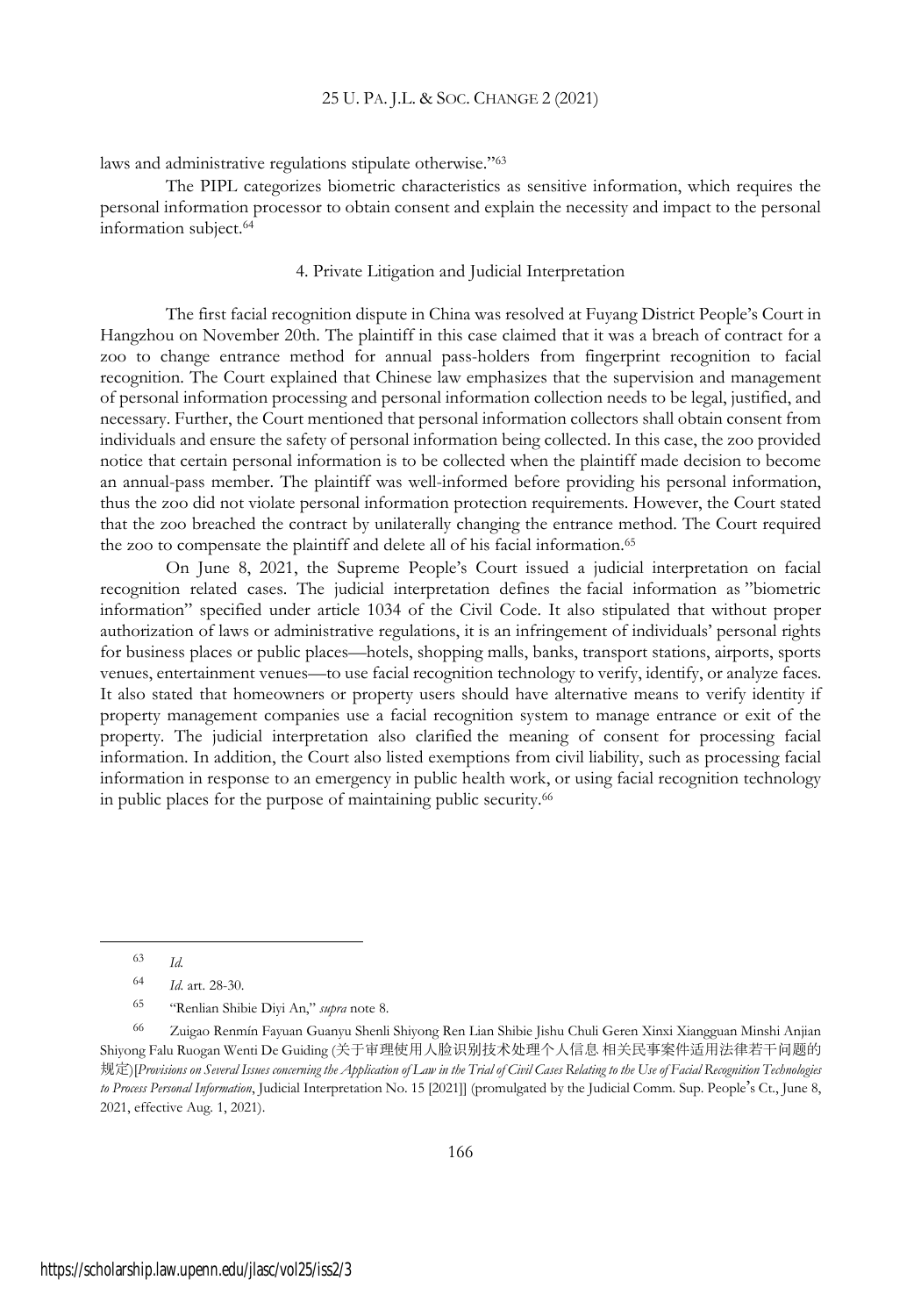### III. REGULATING FACIAL RECOGNITION IN EUROPE AND THE UNITED STATES

### *A. Europe*

### 1. Uniform Framework of Public and Commercial Use in the European Union

The European Commission envisions a broad regulatory framework applicable to public and private entities, noting in particular that "[i]t is also essential to make sure that the private sector is fully involved in setting the research and innovation agenda and provides the necessary level of coinvestment."<sup>67</sup> In other words, the European Commission plans to further develop binding and nonbinding regulatory frameworks governing facial recognition technology across the public and private sectors. Importantly, however, although an examination of case law and Member State guidance reveals that certain factors dictating appropriate usage of such technology already exist, <sup>68</sup> the European Commission remains at an exploratory stage with respect to appropriate policy approach to AI, and by extension, facial recognition technology.<sup>69</sup>

Presently, at the European Union ("EU") level, the General Data Protection Regulation ("GDPR")—and the Police and Criminal Justice Directive, the GDPR's counterpart directed towards law enforcement entities—largely remains the legal framework under which facial recognition technology is deployed, focusing primarily on its privacy aspects.<sup>70</sup> Indeed, because facial information "is particularly sensitive since it makes it possible to uniquely identify an individual,"<sup>71</sup> the technology falls under Article 9 of the GDPR, which sets forth requirements for processing special categories of personal information and includes facial information under the broader scope of biometric information.<sup>72</sup> In October 2019, the European Data Protection Supervisor ("EDPS") also affirmed the applicability of the GDPR to facial recognition technology.<sup>73</sup> However, further specificity with respect to regulation and use parameters remain absent, with the EDPS first questioning the validity of facial recognition technology usage by noting that "[n]ow is the moment for the EU, as it discusses the ethics of AI and the need for regulation, to determine whether[—]if ever[—]facial recognition technology can

<sup>69</sup> *See id.* at 1.

<sup>71</sup> Baichère, *supra* note 70, at 2.

<sup>67</sup> *On Artificial Intelligence – A European Approach to Excellence and Trust*, at 7, COM (2020) 65 final (Feb. 19, 2020) [hereinafter AI White Paper].

<sup>68</sup> *See*, *e.g.*, *Facial Recognition in School Renders Sweden's First GDPR Fine*, EUR. DATA PROT. BD. (Aug. 22, 2019), https://edpb.europa.eu/news/national-news/2019/facial-recognition-school-renders-swedens-first-gdpr-fine\_en [https://perma.cc/2SN9-ZFT9] [hereinafter Sweden FRT Fine].

<sup>70</sup> DIDER BAICHÈRE, ASSEMBLÉE NATIONALE, FACIAL RECOGNITION 2 (2019), https://www2.assembleenationale.fr/content/download/179314/1794787/version/2/file/Note%20Reconnaissance%20Faciale%20-%20EN.pdf [https://perma.cc/X6G6-5FQS]; *"Law Enforcement Directive": What Are We Talking About?*, CNIL (June 2, 2021), https://www.cnil.fr/en/law-enforcement-directive-what-are-we-talking-about [https://perma.cc/YP22-ZAW5].

<sup>72</sup> Regulation (EU) 2016/679 of the European Parliament and of the Council of 27 April 2016 on the protection of natural persons with regard to the processing of personal data and on the free movement of such data, and repealing Directive 95/46/EC, art. 9, O.J. (L 119).

<sup>73</sup> Wojciech Wiewiórowski, *Facial Recognition: A Solution in Search of a Problem?*, EUR. DATA PROT. SUPERVISOR (Oct. 28, 2019), https://edps.europa.eu/press-publications/press-news/blog/facial-recognition-solution-search-problem\_en [https:// perma.cc/8ZW4-5VQW].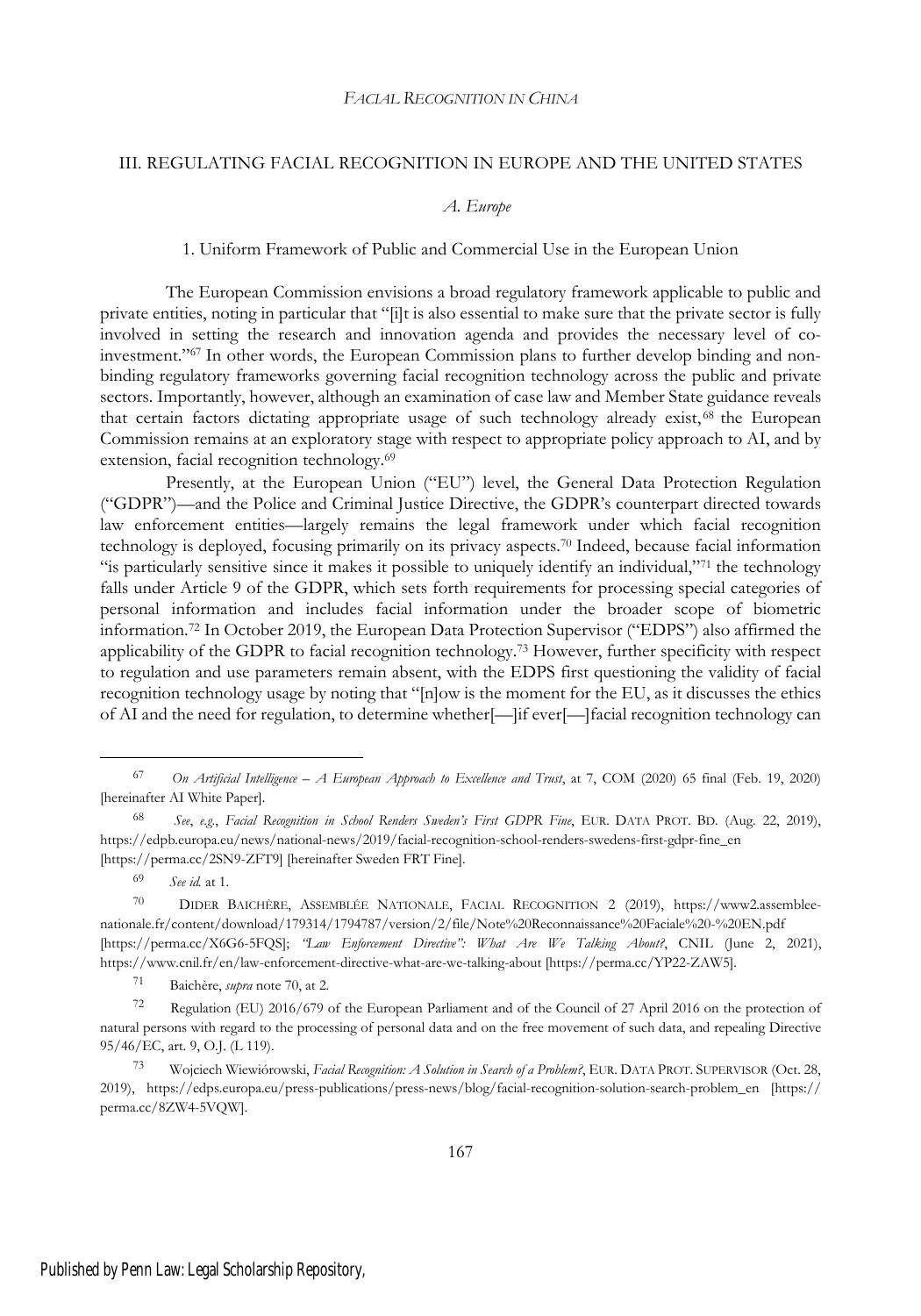be permitted in a democratic society," and if so, "we turn to questions of how and safeguards and accountability to be put in place."<sup>74</sup>

#### *a. Current Non-binding Requirements*

The European Commission desires a "human-centric approach" to AI, which encompasses facial recognition technology across the public and private sectors, whereby AI shall be "trustworthy."<sup>75</sup> To that end, on April 8, 2019, the High-Level Expert Group on AI set forth non-binding guidelines to assess and ensure the proper use of AI ("EC Non-Binding AI Guidelines").<sup>76</sup> The EC Non-Binding AI Guidelines promote rules and principles including  $(1)$  human oversight of AI operations,<sup>77</sup>  $(2)$  reliable design against attacks or intrusions,  $^{78}$  (3) transparency,  $^{79}$  and (4) eliminating potential for bias or discrimination against certain groups of data subjects. <sup>80</sup>

On January 23, 2020, the European Parliament's Internal Market and Consumer Protection Committee also approved a resolution specifically pertaining to consumer protection with respect to the use of AI technology ("Draft AI Consumer Protection Resolution").<sup>81</sup> Though brief, the Draft AI Consumer Protection Resolution, in pertinent part, mirrors the EC Non-Binding AI Requirements as well as the EC White Paper and calls for commercial use of AI to be tempered by human oversight, which can override any AI decision-making.<sup>82</sup> Moreover, companies shall have procedures in place to remedy any errors in AI processing.<sup>83</sup>

#### *b. Proposed Regulatory Framework*

The European Commission issued a series of documents in February 2020 detailing the overall strategy and approach to AI for the EU. <sup>84</sup> The Commission's documents provide broad principles for deploying facial recognition technology, but, like the EC Non-Binding AI Requirements, stop short of mandating specific safeguards and measures for accountability around facial recognition technology. <sup>85</sup> Indeed, on February 19, 2020, the European Commission released a white paper

<sup>74</sup> *Id.*

<sup>75</sup> *Building Trust in Human-Centric Artificial Intelligence*, at 1-2, COM (2019) 168 final (Apr. 8, 2019) [hereinafter Building Trust in AI].

<sup>76</sup> *Id.* at 3. *See also* ETHICS GUIDELINES FOR TRUSTWORTHY AI, HIGH-LEVEL EXPERT GROUP ON ARTIFICIAL INTELLIGENCE (2019), https://ec.europa.eu/newsroom/dae/document.cfm?doc\_id=60419 [https://perma.cc/6J4M-5V8U].

<sup>77</sup> Building Trust in AI, *supra* note 75, at 4.

<sup>78</sup> *Id.* at 4-5.

<sup>79</sup> *Id.* at 5.

<sup>80</sup> *Id.* at 6.

<sup>81</sup> Draft Motion for a Resolution on Automated Decision-Making Processes: Ensuring Consumer Protection, and Free Movement of Goods and Services (2019/2915(RSP)), EUR. PARL. DOC. (COM 0094) (2020).

<sup>82</sup> *Id.* at 5.

<sup>83</sup> *Id.* at 5-6.

<sup>84</sup> *See*, *e.g.*, AI White Paper, *supra* note 67.

<sup>85</sup> *See generally id.*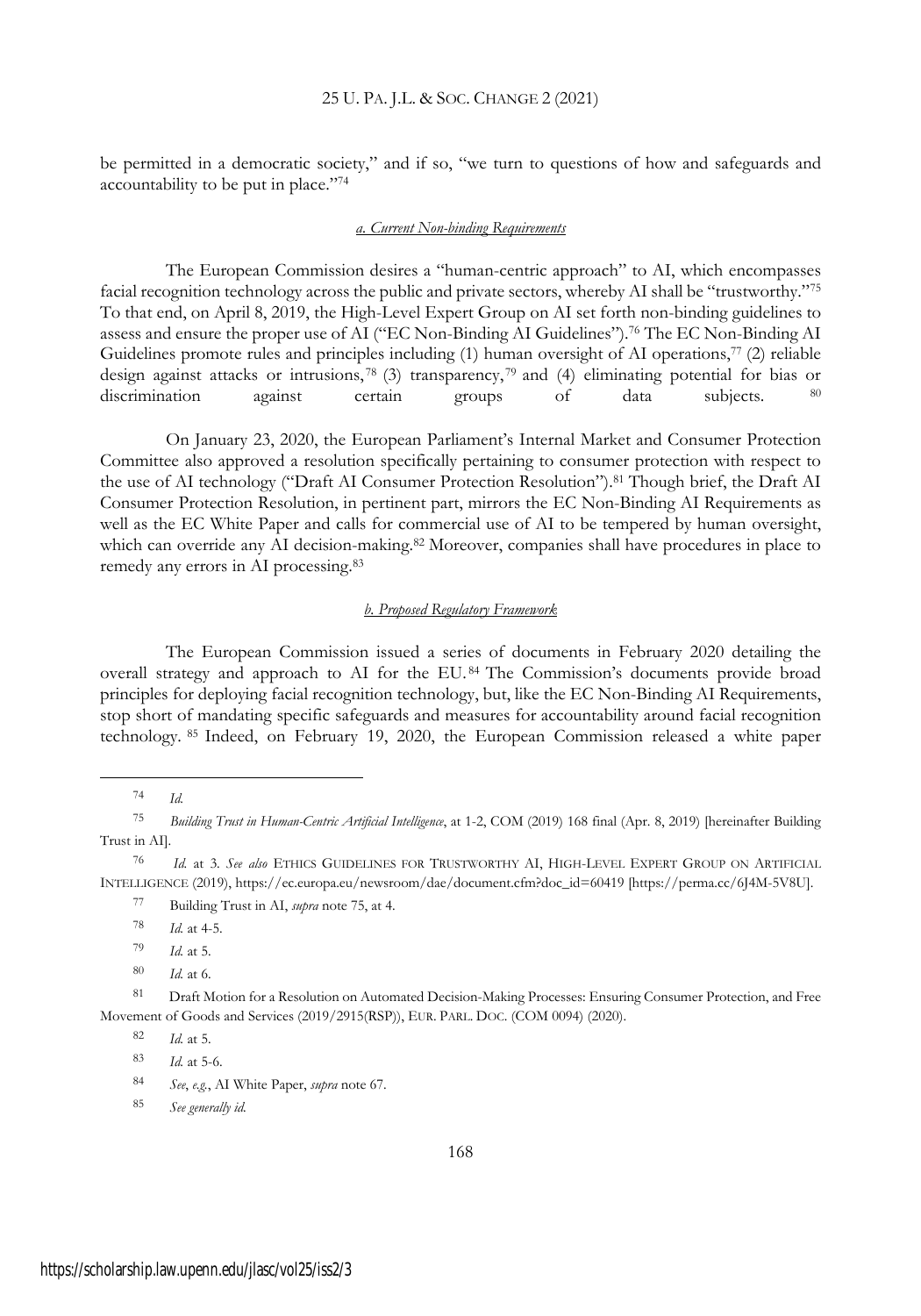addressing, among other topics, the need for a regulatory framework that can better account for and govern the developments in AI.<sup>86</sup> Importantly, the Commission calls for a "partnership between the private and the public sector," in which the proposed framework would apply across both sectors.<sup>87</sup>

#### 2. Case Law related to Public Use in European Countries and Member States

While legislative action pertaining to facial recognition technology remains in early, exploratory stages at the EU level, certain EU Member States have issued guidance on facial recognition use through case law and legislation. Major themes for appropriate use standards in various jurisdictions explored below include the need to: (1) minimize intrusiveness, (2) strike an appropriate balance between individual and community interests (e.g., having limitations on time and place of deployment), (3) have a legitimate or important purpose for use, and (4) have appropriate oversight of use.

#### *a. Sweden: Prohibition of Use in Schools*

On August 22, 2019, the European Data Protection Board announced that the Swedish Data Protection Authority ("DPA") issued a fine to a Swedish public high school for using facial recognition technology to monitor and track student attendance.<sup>88</sup> The school deployed such technology in only one class and for a limited amount of time.<sup>89</sup> Nevertheless, the Swedish regulator determined that the use was inappropriate because attendance could have been monitored in a less intrusive manner, students had a certain degree of privacy expectations when in the classroom, sensitive personal information was being processed, and the school did not perform an impact assessment—which includes communication with the regulator.<sup>90</sup>

### *b. United Kingdom: Use by Law Enforcement in Public Places*

On February 10, 2020, the United Kingdom's Committee on Standards in Public Life issued its report on Artificial Intelligence and Public Standards to address how public bodies deliver public

<sup>86</sup> *Id.* at 10.

<sup>87</sup> *Id.* at 3. The AI White Paper builds on the non-binding requirements the Commission drafted in 2019, with overlapping principles such as the need for human oversight, robustness of systems, and transparency. *Id.* at 18. For high-risk AI, which includes facial recognition technology, the AI White Paper uses the existing legislative framework to broadly identify appropriate use parameters, with a note that very limited grounds exist for processing biometric information. *Id.* at 22. For example, under the GDPR, processing such information must be "subject to the requirements of proportionality, [and] respect for the essence of the right to data protection and appropriate safeguards." *Id.* Alongside data protection rules, the AI White Paper also affirms the applicability of the Charter of Fundamental Rights to AI biometric identification, in which usage is appropriate only "where such use is duly justified, proportionate and subject to adequate safeguards." *Id.*

<sup>88</sup> Sweden FRT Fine, *supra* note 68. *See also* Sofia Edvardsen, *How to Interpret Sweden's First GDPR Fine on Facial Recognition in School*, IAPP (Aug. 27, 2019), https://iapp.org/news/a/how-to-interpret-swedens-first-gdpr-fine-on-facial-recognition-inschool/ [https://perma.cc/X5MA-HRQE].

<sup>89</sup> Sweden FRT Fine, *supra* note 68.

<sup>90</sup> *Facial Recognition: School ID Checks Lead to GDPR Fine*, BBC (Aug. 27, 2019), https://www.bbc.com/news/technology-49489154 [https://perma.cc/3TX2-JDHM].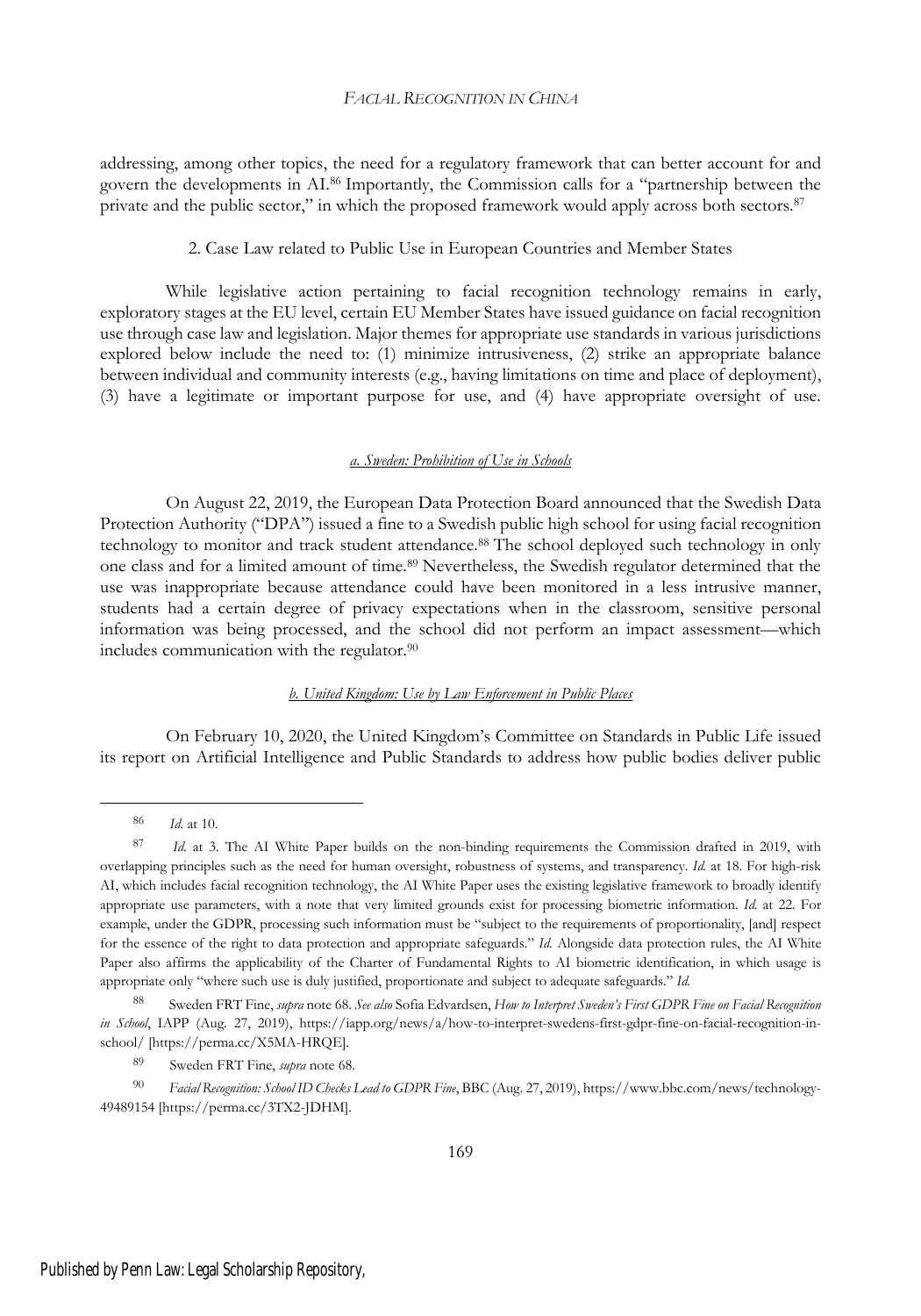services using AI.<sup>91</sup> However, the real landmark development for facial recognition technology lies in the UK's law enforcement sector.

On September 4, 2019, the High Court of Justice in London issued a judgment on the use of facial recognition technology for crime surveillance by the South Wales Police ("SWP").<sup>92</sup> The plaintiff, whose face was recorded by the technology, brought suit, alleging, in part, violation of his rights under Article 8  $\$  1 of the European Convention of Human Rights ("ECHR"),<sup>93</sup> which grants the right to privacy.<sup>94</sup>

When examining whether the SWP's use of facial recognition technology interfered with plaintiff's rights under the ECHR, the court weighed the following four factors: (1) whether the purpose of use was important enough to limit a fundamental right, (2) whether the purpose was rationally related to the end goal, (3) whether a less intrusive measure was available, and (4) whether a fair balance existed between the rights of the individual and community interests.<sup>95</sup>

The court ultimately found in favor of SWP.<sup>96</sup> Indeed, SWP used such technology to locate suspects<sup>97</sup> and manage possible criminal damage during large-scale public events.<sup>98</sup> Moreover, SWP's usage was not considered intrusive, because facial information was processed and discarded almost instantaneously and there were no complaints nor wrongful arrests.<sup>99</sup> The court also noted that SWP achieved a fair balance between individual and community rights because the specific usage purpose was limited in time and area.<sup>100</sup>

However, the UK Information Commissioner's Office ("ICO") offered its opinion, rebuking this ruling, calling for statutory rules to bind government use of facial recognition technology, and calling for requirements that law enforcement demonstrate the technology is "strictly necessary, balanced and effective" in each use context.<sup>101</sup>

### *c. France: Specified Guidelines for Use*

On November 15, 2019, the Commission Nationale de l'informatique et des Libertés ("CNIL") issued guidance directed at French public entities that planned to implement facial

- <sup>94</sup> Eur. Conv. on H. R., art. 8 § 1, 2, Nov. 4, 1950, E.T.S. No. 005; R. (Bridges), [2019] EWHC (Admin) 2341, para. 19.
- <sup>95</sup> *Id.* para. 98.
- <sup>96</sup> *Id.* para. 99-108.
- <sup>97</sup> *Id.* para. 11.
- <sup>98</sup> *See id.* para. 13.
- <sup>99</sup> *Id.* para. 101.
- <sup>100</sup> *Id.*

<sup>91</sup> *See* COMM. ON STANDARDS IN PUB. LIFE, ARTIFICIAL INTELLIGENCE AND PUBLIC STANDARDS: A REVIEW BY THE COMM. ON STANDARDS IN PUB. LIFE 4 (2020).

<sup>92</sup> R. (Bridges) v. Chief Constable of South Wales Police, [2019] EWHC (Admin) 2341, WLR(D) 496 (U.K.).

<sup>93</sup> *Id.* para. 19.

<sup>101</sup> Elizabeth Denham, Blog: Live Facial Recognition Technology - Police Forces Need to Slow Down and Justify its Use, INFO. COMM'R. OFF. (Oct. 31, 2019), https://ico.org.uk/about-the-ico/news-and-events/news-and-blogs/2019/10/live-facialrecognition-technology-police-forces-need-to-slow-down-and-justify-its-use [https://perma.cc/PT5C-64JJ].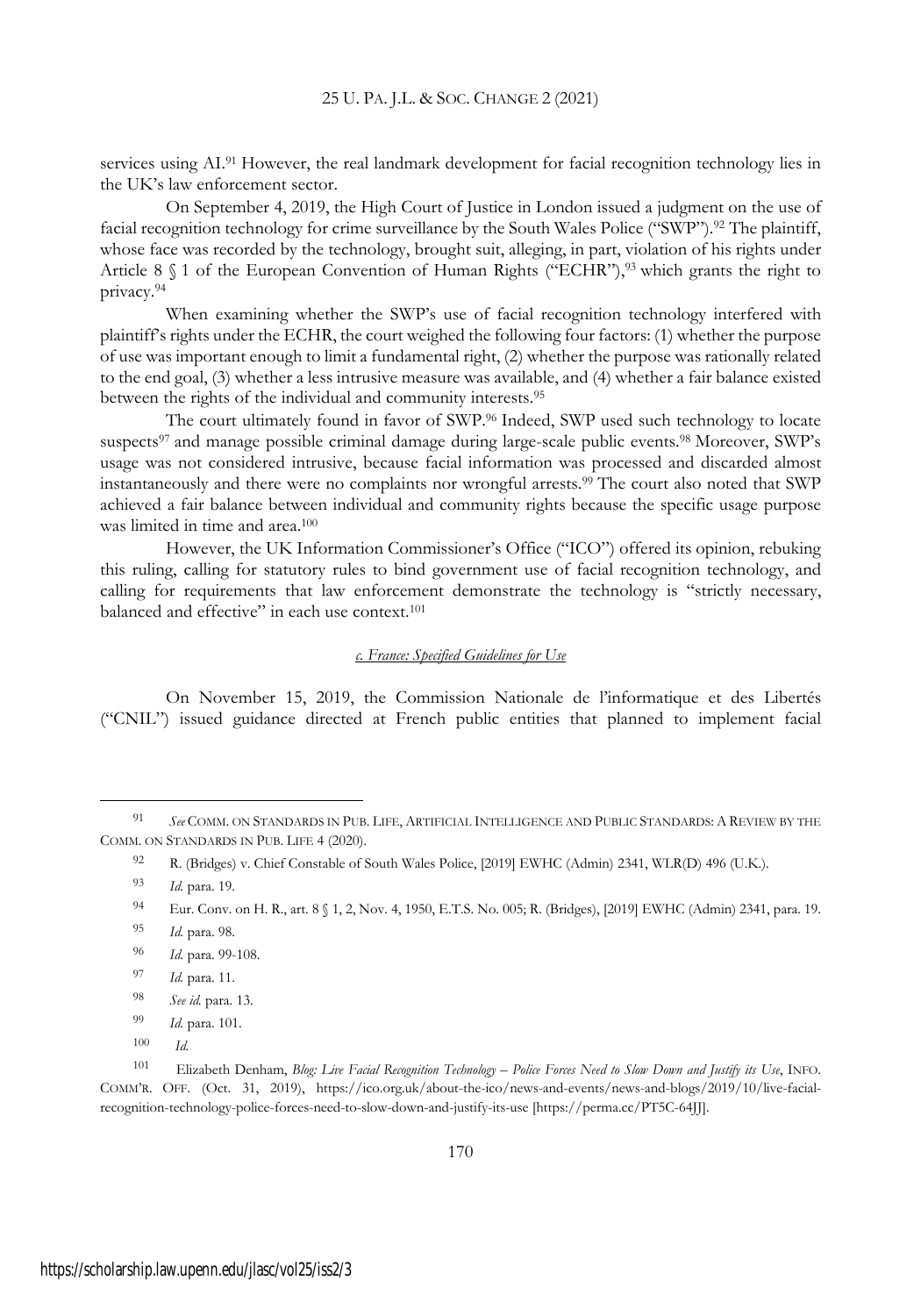recognition technology for experimental use.<sup>102</sup> Citing concerns regarding reliability and potential biases with respect to gender and skin color, the CNIL sets forth three requirements to adhere to when deploying this technology.<sup>103</sup> First, facial recognition technology can be used only when (1) a method of authentication exists to ensure reliability and (2) no less intrusive means are available.<sup>104</sup> CNIL further lists examples of potentially acceptable usage—which includes accessing public services (e.g., tax accounts, health insurance accounts, vehicle registrations, etc.) and automated identity verification systems at travel hubs—and unacceptable usage, such as in schools.<sup>105</sup> Second, experimental usage of facial recognition technology must respect individual rights.<sup>106</sup> This requirement contains principles common in data privacy laws, in which individuals must (1) provide consent to processing of their facial information, (2) receive control over their information, and (3) receive clear, comprehensive, and accessible information.<sup>107</sup> Third, experimental usage is only allowed under a precise timeline, with a "rigorous methodology" detailing the objectives for use and criteria for success.<sup>108</sup>

#### 3. Commercial Use

The increasing use of facial recognition technology in the private sector has come under scrutiny by DPAs in various European countries and Member States. Notably, in August 2019, the ICO launched an investigation into the use of facial recognition technology in King's Cross, London, noting that "any organisations wanting to use facial recognition technology must comply with the law - and they must do so in a fair, transparent and accountable way. They must have documented how and why they believe their use of the technology is legal, proportionate and justified."<sup>109</sup> Moreover, in March 2020, Swedish DPA ("IMY") launched an investigation into the usage of Clearview AI, a tool that applied facial recognition technology to over three billion photographs obtained from social media platforms, such as Facebook, Twitter, and YouTube.<sup>110</sup> The IMY concluded that "Cleaview AI has been used by the Police on a number of occasions" and that "the Police has not fulfilled its obligations as a data controller on a number of accounts with regards to the use of Clearview AI."<sup>111</sup> The Police was fined by IMY for its failure to comply with the Criminal Data Act and it was required to (i) inform data subjects whose data has been disclosed to Clearview AI (if confidentiality rules allow) and (ii) make

- <sup>105</sup> *Id.*
- <sup>106</sup> *Id.*
- <sup>107</sup> *Id.*
- <sup>108</sup> *Id.*

<sup>111</sup> *Id.*

<sup>102</sup> Kristof Van Quathem & Anna Oberschelp de Meneses, *French Supervisory Authority Publishes Guidance on Facial Recognition*, COVINGTON: INSIDE PRIVACY (Nov. 18, 2019), https://www.insideprivacy.com/data-privacy/french-supervisoryauthority-publishes-guidance-on-facial-recognition [https://perma.cc/3LF3-MC3Z].

<sup>103</sup> *Id.*

<sup>104</sup> *Id.*

<sup>109</sup> *Statement: Live Facial Recognition Technology in King's Cross*, INFO. COMM'R. OFF. (Aug. 14, 2019), https://ico.org.uk/about-the-ico/news-and-events/news-and-blogs/2019/08/statement-live-facial-recognition-technology-inkings-cross/ [https://perma.cc/PK56-BT5W].

<sup>110</sup> *Police Unlawfully Used Facial Recognition App*, https://www.imy.se/en/news/police-unlawfully-used-facialrecognition-app/.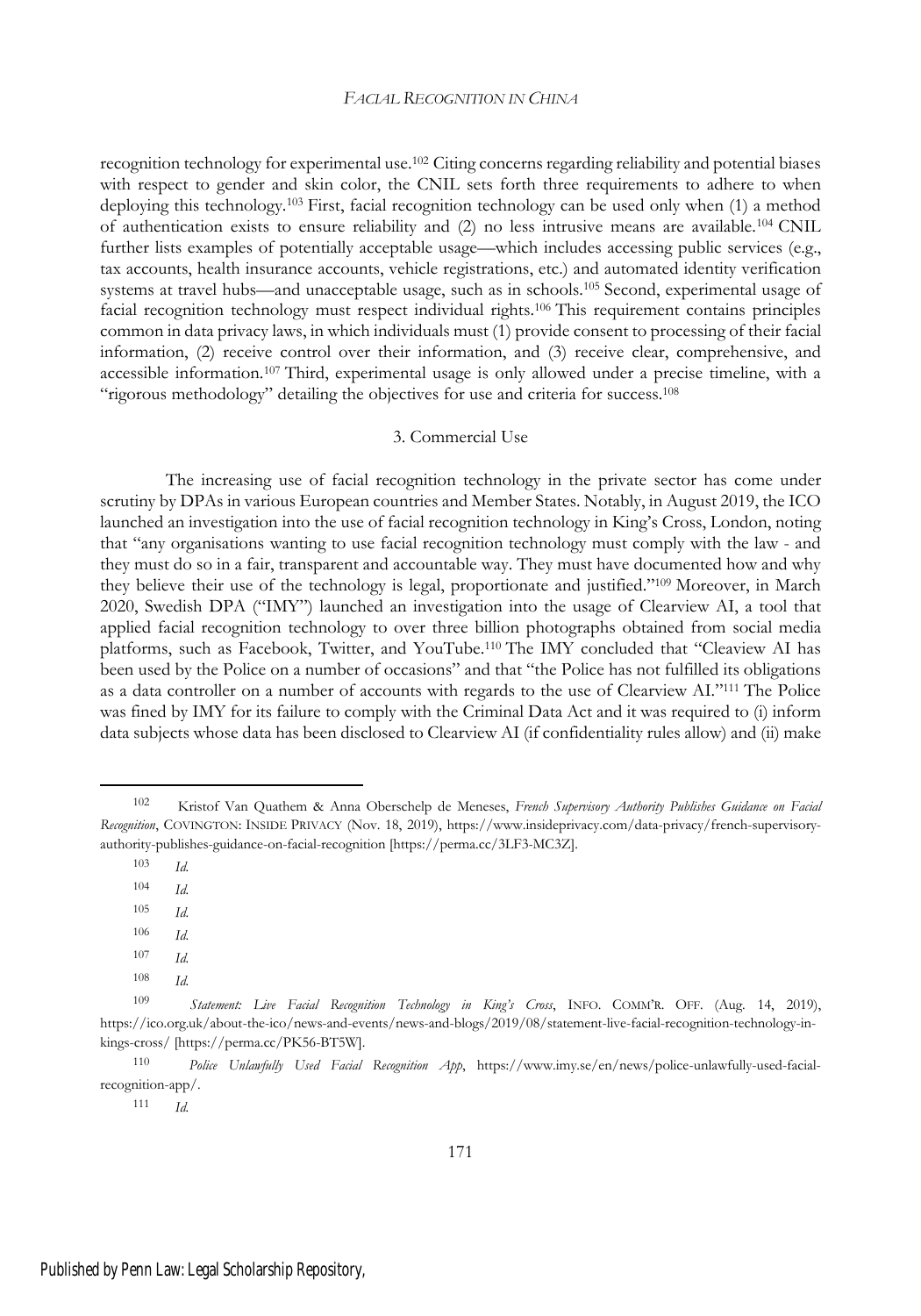sure that Clearview AI deletes all the data it receives from the Police.<sup>112</sup>

Meanwhile, the Danish DPA's approval of facial recognition for a soccer stadium marks one of the first instances of valid private sector use. On July 13, 2019, Danish soccer club Brøndby IF announced that, beginning in July 2019 and with the approval of the Danish DPA, it would deploy facial recognition technology at Brøndby Stadium to identify individuals banned from attending soccer matches held at the stadium.<sup>113</sup> This development is notable, because "it appears to be one of Europe's first large-scale, private systems created and vetted in the era of GDPR."<sup>114</sup> The Danish DPA has provided that, in accordance with Article 9 of the GDPR, Brøndby Stadium's "processing . . . to enforce a private ban list is necessary for reasons of substantial public interest, and . . . the processing is proportionate to the aim pursued."<sup>115</sup> Moreover, the DPA stressed that facial recognition technology "would allow for more effective enforcement of the ban list compared to manual checks, and that this could reduce the queues at the stadium entrances, lowering the risk of public unrest from impatient football fans standing in queues."<sup>116</sup>

### *B. United States*

As opposed to the uniform framework for facial recognition technology in Europe, the US largely does not regulate such technology at the federal level for public and commercial use—state and local level governments have set forth some regulatory schemes governing the public sector.<sup>117</sup> To assuage concerns of possible civil rights intrusions that may follow from mass surveillance technology, local governments, in particular, have been enacting legislation pertaining to the circumstances under which facial recognition can be used.<sup>118</sup>

### 1. Public Use

While federal laws generally have not set forth use parameters for facial recognition

<sup>112</sup> *Id.*

<sup>113</sup> Jesper Lund, *Danish DPA Approves Automated Facial Recognition*, EDR<sup>I</sup> (Jun. 19, 2019), https://edri.org/danish-dpaapproves-automated-facial-recognition [https://perma.cc/Z99A-KF98]. Specifically, facial recognition would be implemented in the form of cameras at Brøndby Stadium's entrances and used to identify individuals banned from attending soccer matches held at the stadium, which has a vandalism and general mayhem connected with certain matchups. *Id.*; Sidsel Overgaard, *A Soccer Team in Denmark is Using Facial Recognition to Stop Unruly Fans*, NPR (Oct. 21, 2019), https://www.npr.org/2019/10/21/770280447/a-soccer-team-in-denmark-is-using-facial-recognition-to-stop-unruly-fans [https://perma.cc/5XJP-QBR5]. The ban list contains approximately fifty individuals, and the facial recognition technology would screen an average of fourteen-thousand per soccer match. Lund, *supra*. Strict parameters for use would also be in place, which includes (1) deleting captured facial images at the end of the game day, (2) ensuring that the system is not connected to the Internet, and (3) implementing a cross-check to prevent false positives. Overgaard, *supra*.

<sup>114</sup> Overgaard, *supra* note 113.

<sup>115</sup> Lund, *supra* note 113.

<sup>116</sup> *Id.*

<sup>117</sup> Overgaard, *supra* note 113.

<sup>118</sup> *See*, *e.g.*, Steve Milne, *Davis to Regulate Hi-Tech Surveillance*, CAPITAL PUBLIC RADIO (Mar. 21, 2018), http://www.capradio.org/articles/2018/03/21/davis-to-regulate-hi-tech-surveillance [https://perma.cc/7CMU-PSUK].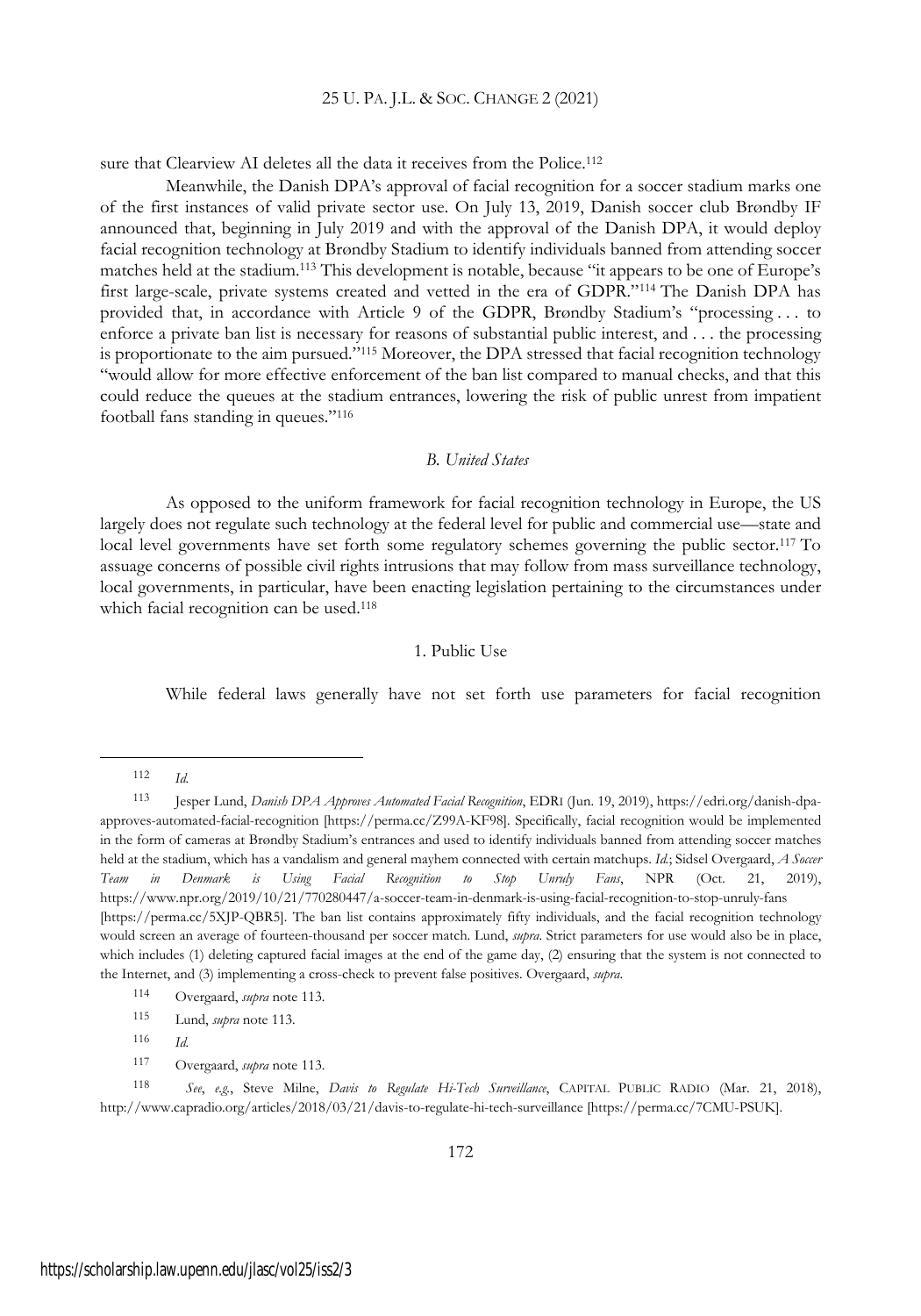technology,<sup>119</sup> states, local agencies, and cities across the US—including San Francisco and Oakland in California as well as Somerville, Massachusetts—are increasingly addressing the issue on a sliding scale of imposing limitations or conditions on usage by city agencies or banning such technology entirely.<sup>120</sup> Reasons for restrictions on facial recognition technology range from the need for better understanding and training prior to usage<sup>121</sup> to a concern that such technology may not be accurate.<sup>122</sup>

Aside from a blanket ban or moratorium on usage of facial recognition technology, an examination of state statutes, city ordinances, and other local policies governing such technology under the broader umbrella of public surveillance reveals four additional—and at times, overlapping approaches that have emerged: (1) limiting the circumstances that facial recognition can be used, (2) evaluating the technology against predefined principles or guidelines for appropriate usage, (3) ensuring public engagement and approval as a prerequisite to deployment of the technology, and (4) stipulating comprehensive requirements that combine aspects of the aforementioned three approaches.

#### *a. Use Subject to Public Oversight*

In March 2018, the city of Davis, California passed the "Surveillance Technology Ordinance," which sets limitations on the use of surveillance technology—including facial recognition technology by city agencies, with the purpose of "impos[ing] safeguards to protect civil liberties and civil rights."<sup>123</sup> The Surveillance Technology Ordinance places significant power in the hands of the city council, entrusting it to evaluate appropriate use of the technology.<sup>124</sup>

As a threshold matter, use of such technology for a purpose not yet approved or procurement of new technology by city agencies is subject to a public hearing and city council approval, which balances the need to "investigate and prevent crimes; protect crime victims and society from those who commit crimes; protect civil rights and civil liberties, including privacy and free expression; and the costs to the City."<sup>125</sup> The city agency shall first submit to the city council a Surveillance Impact Report, which includes locations for deployment of facial recognition technologies and their potential impact

<sup>119</sup> For example, at the federal level, foreign individuals seeking entry to the US may be required to provide certain verification information, including biometric identifiers, though the relevant sections within the Code of Federal Regulations are silent as to implementation, i.e., circumstances or parameters government actors must abide by when collecting such information. *See generally* 8 C.F.R. § 235.1(f) (2013).

<sup>120</sup> Susan Crawford, *Facial Recognition Laws are Literally all Over the Map*, WIRED (Dec. 16. 2019), https://www.wired.com/story/facial-recognition-laws-are-literally-all-over-the-map [https://perma.cc/VXS5-WNWR].

<sup>121</sup> Jessie Balmert, *Ohio Cuts Off Access to Facial-Recognition Database – For Now*, CINCINNATI ENQUIRER (Aug. 14, 2019), https://eu.cincinnati.com/story/news/politics/2019/08/14/ohio-cuts-off-access-facial-recognition-database-

temporarily/2006517001 [https://perma.cc/7854-WKLE] ("Ohio Attorney General Dave Yost said . . . that he wants to train local police before giving them access to the system. Until then, he will reduce the number of users from 4,549 to fewer than 20 state investigators.").

<sup>122</sup> Letter from Rebecca Kaplan, Oakland City Council President, to Members of the City Council and Members of the Public (June 6, 2019), https://oakland.legistar.com/View.ashx?M=F&ID=7313849&GUID=19E37810-7388-432F-8764- F4213347FBD2 [https://perma.cc/B5AG-KC2C] ( "[F]ace recognition technology runs the risk of making Oakland residents less safe as the misidentification of individuals could lead to the misuse of force, false incarceration, and minority-based persecution").

<sup>123</sup> DAVIS, CAL., MUNICIPAL CODE art. 26.07.010 (2018); Milne, *supra* note 118.

<sup>124</sup> *See, e.g.,* DAVIS, CAL., MUNICIPAL CODE art. 26.07.030, 26.07.060.

<sup>125</sup> *Id.* art. 26.07.030.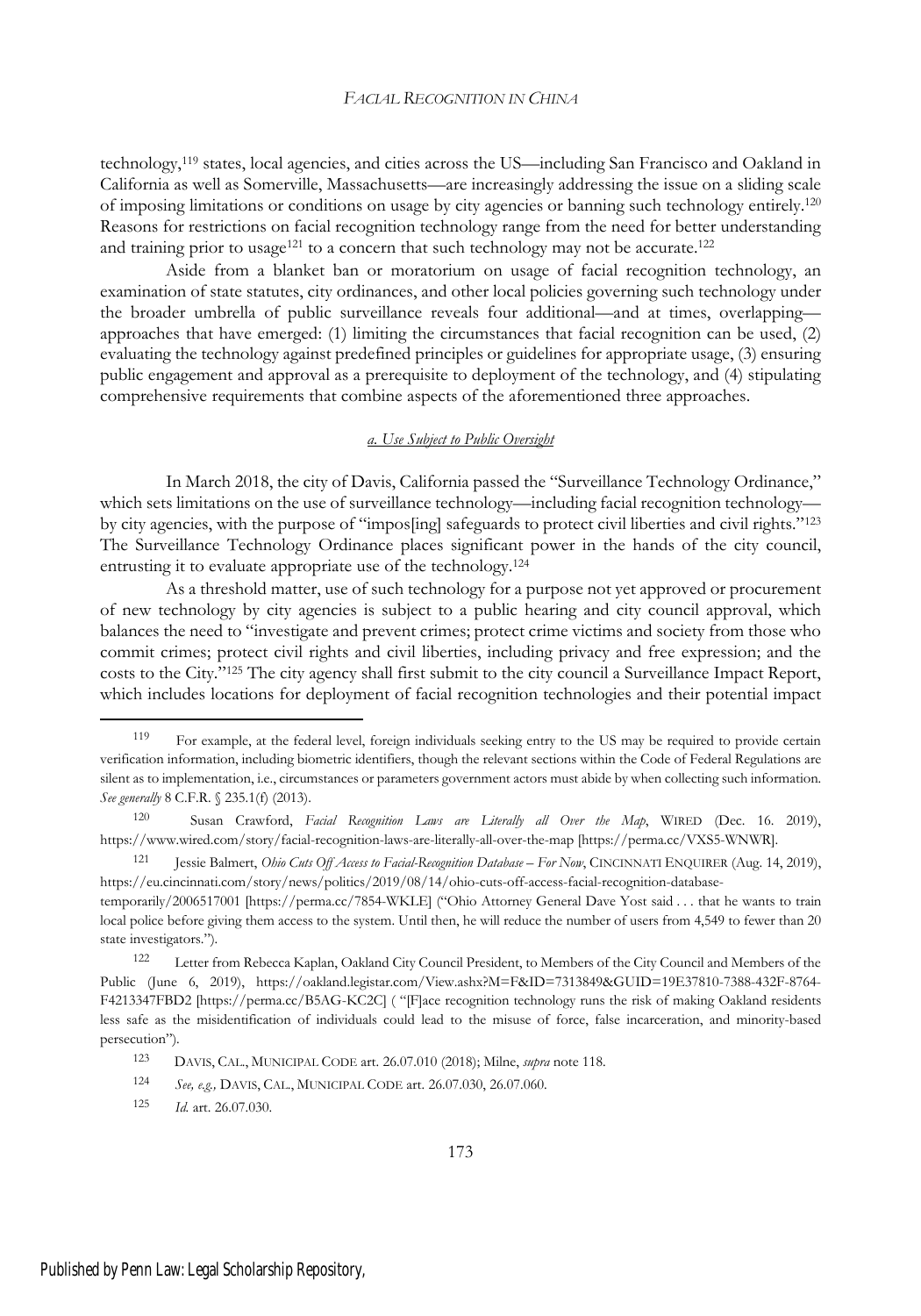on civil liberties and civil rights,<sup>126</sup> and a Surveillance Use Policy, which includes a framework of rules for use and safeguards against unauthorized access to information.<sup>127</sup> In addition, city agencies using such technology must submit an Annual Surveillance Report each fiscal year, detailing information including complaints about usage, crime statistics, and specifics regarding where the technology was deployed or installed.<sup>128</sup> The city council must again balance the need to investigate crimes against civil liberties.<sup>129</sup>

Despite the restrictions, however, the Surveillance Technology Ordinance allows for the procurement or use of surveillance technology under exigent circumstances, albeit under temporary conditions.<sup>130</sup> Under exigent circumstances, the city agency seeking to procure or use such technology is bound by certain requirements including: (1) using the technology to respond only to the situation at hand, (2) ceasing use of the technology upon resolution of the situation, (3) keeping only relevant information, and (4) reporting usage of the technology to the city council upon resolution of the situation.<sup>131</sup>

### *i. Use (or Prohibitions) Under Specified Circumstances*

State and local governments have issued guidance on instances where facial recognition may or may not be appropriate. On October 8, 2019, California governor Gavin Newsom signed Assembly Bill 1215 ("AB 1215") to amend the California Penal Code, specifically imposing a temporary ban throughout California on the use of facial recognition technology in law enforcement body-worn cameras.<sup>132</sup> Conversely, on July 25, 2019, the Detroit's Board of Police Commissioners issued an Updated Facial Recognition Directive 307.5 draft proposal ("Draft Facial Recognition Directive") to "establish acceptable use for the Detroit Police Department's . . . facial recognition software," <sup>133</sup> whereby: (1) the technology can only be used on still images of individuals, $134$  (2) the technology may be used to support an ongoing criminal investigation of violent crime or home invasion,<sup>135</sup> subject to reasonable suspicion that use of the technology on a particular person will provide relevant information on such crimes,<sup>136</sup> and (3) access to facial recognition technology is limited and requires usage approval as well as manual confirmation of images at varying stages of the investigation.<sup>137</sup>

<sup>128</sup> *Id.* art. 26.07.020, 26.07.060(a).

- <sup>130</sup> *Id.* art. 26.07.050.
- <sup>131</sup> *Id.*
- 132 CAL. PENAL. CODE § 832.19 (2020).
- 133 DETROIT BOARD OF POLICE COMMISSIONERS, UPDATED FACIAL RECOGNITION DIRECTIVE 307.5 (2019).
- <sup>134</sup> *Id.* § 307.5-1.
- <sup>135</sup> *Id.* § 307.5-2.
- <sup>136</sup> *Id.* § 307.5-3.
- <sup>137</sup> *See, e.g.*, *id.* § 307.5-4(1).

<sup>126</sup> *Id.* art. 26.07.020, 26.07.030.

<sup>127</sup> *Id.* art. 26.07.020, 26.07.030.

<sup>129</sup> *Id.* art. 26.07.060(b).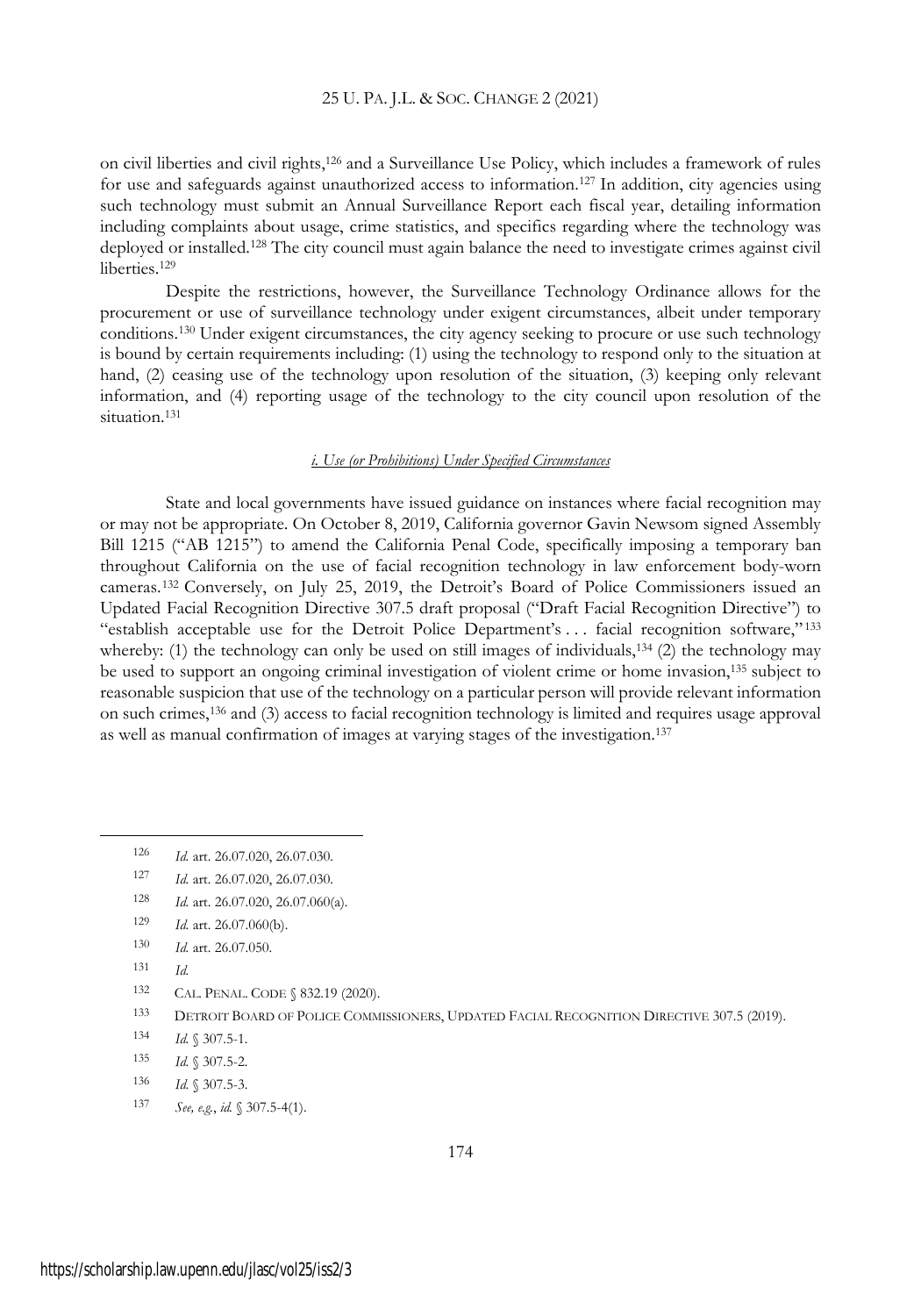#### *ii. Use Subject to Established Principles*

On December 10, 2019, the Port of Seattle, a government agency overseeing Seattle's maritime and aviation facilities, adopted a motion setting forth seven guiding principles ("Biometric Principles") for use of biometric technology that includes "the unique features of an individual's face" at facilities in the Port of Seattle.<sup>138</sup> The Biometric Principles were drafted after consultation with numerous parties, such as federal agencies, airlines, and immigration groups, and in response to U.S. Customs and Border Protection's use of facial recognition technology for international arrivals.<sup>139</sup>

As applied to facial recognition technology, usage should be "only for a clear intended purpose that furthers a specific operational need," and not for mass surveillance purposes.<sup>140</sup> Moreover, facial information should not be retained longer than necessary and should not be used or sold for commercial purposes without data subject consent.<sup>141</sup> Importantly, visitors to the Port of Seattle should have an option to opt-out of being subject to the technology.<sup>142</sup> To address concerns of possible discrimination or bias inherent within the technology (e.g., age, gender, race, etc.), the Biometric Principles require safeguards to ensure that facial recognition technology is accurate and not discriminatory against certain demographics.<sup>143</sup> The Biometric Principles also consider the need for accountability by requiring publicly-available reports on the performance and effectiveness of such technology.<sup>144</sup> Lastly, the Biometric Principles contain an ethics component for users of the technology, stating specifically that the Port of Seattle and affiliates should adhere to "key moral principles that include privacy, honesty, fairness, equality, dignity, diversity, and individual rights."<sup>145</sup>

#### *iii. Comprehensive Approach*

On March 12, 2020, Washington state's House and Senate ratified SB 6280 ("Washington FRT Bill"), a bill considered by legislators to be "one of the first and most comprehensive laws to regulate facial recognition technology in the nation," <sup>146</sup> targeting state and local use of such technology.<sup>147</sup> Key highlights of the Washington FRT Bill include the need for government agencies to

- <sup>143</sup> *Id.*
- <sup>144</sup> *Id.*
- <sup>145</sup> *Id.*

<sup>138</sup> PORT OF SEATTLE, MOTION 2019-13 (2019).

<sup>139</sup> *Port of Seattle Becomes First U.S. Port to Adopt Principles Limiting Facial Recognition*, PORT OF SEATTLE (Dec. 11, 2019), https://www.portseattle.org/news/port-seattle-becomes-first-us-port-adopt-principles-limiting-facial-recognition [https://perma.cc/45PT-AZ84].

<sup>140</sup> MOTION 2019-13, *supra* note 126, at 1-2.

<sup>141</sup> *Id.* at 2.

<sup>142</sup> *Id.*

<sup>146</sup> Khari Johnson, *Washington Privacy Act Fails Again, but State Legislature Passes Facial Recognition Regulation*, VENTUREBEAT (Mar. 12, 2020), https://venturebeat.com/2020/03/12/washington-privacy-act-fails-in-state-legislature-again [https://perma.cc/BB9W-FYUT]; Mariella Moon, *Washington State Approves Stronger Facial Recognition Regulations*, ENGADGET (Mar. 13, 2020), https://www.engadget.com/2020-03-13-washington-facial-recognition-regulations.html [https://perma.cc/W4CU-EYQN].

<sup>147</sup> ESSB 6280 FINAL S.B. REP., 66th Leg., at 2, (Wash. 2020).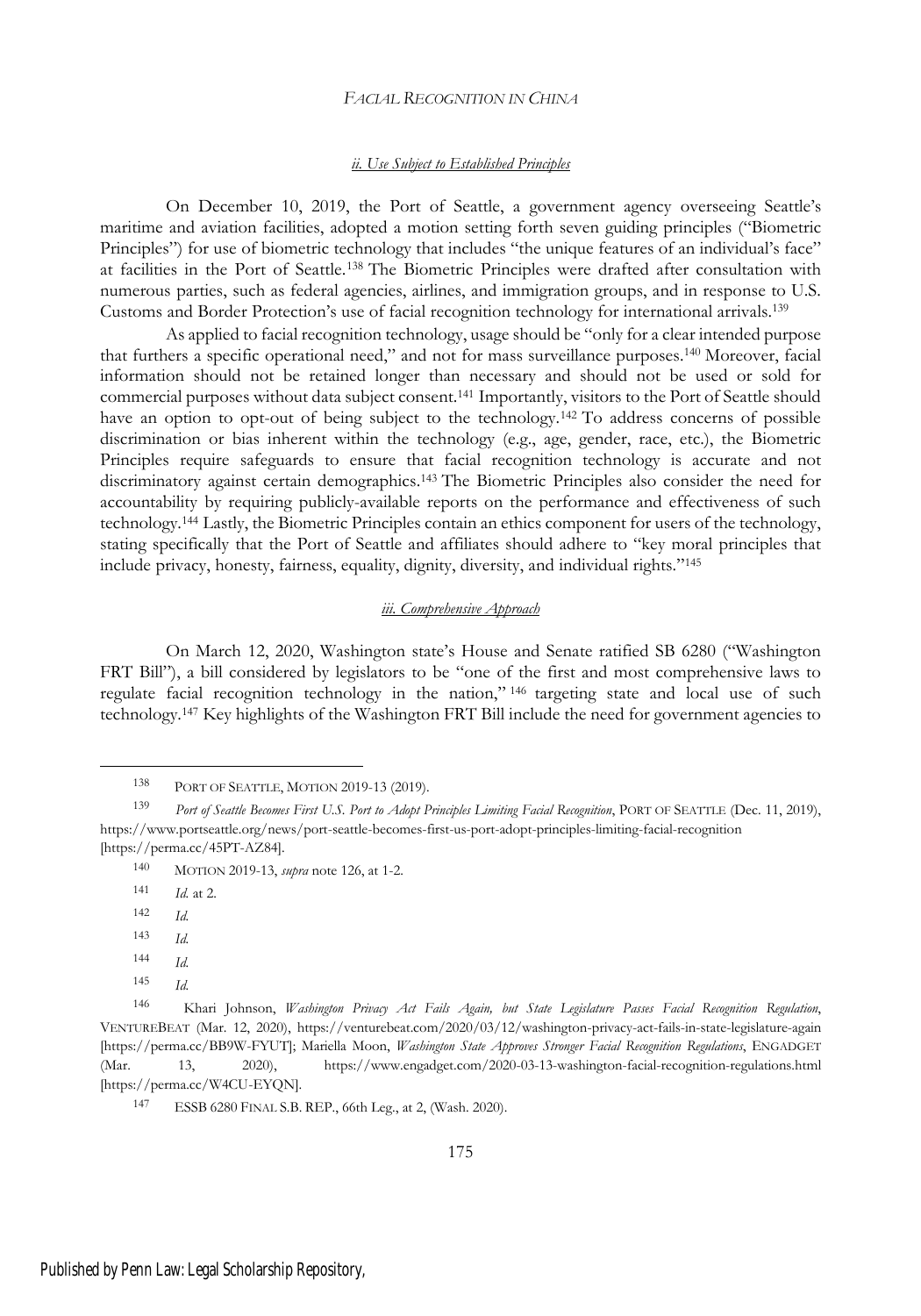file with a legislative authority a notice of intent to use facial recognition technology <sup>148</sup> and an accountability report, which must include: (1) the proposed use of the technology;  $149$  (2) a data management policy that includes how and when the technology will be deployed, data integrity and retention policies;<sup>150</sup> and (3) a "description of any potential impacts  $\dots$  on civil rights and liberties,  $\dots$ and the specific steps the agency will take to mitigate the potential impacts and prevent unauthorized use."<sup>151</sup> The Washington FRT Bill also notes that, where the technology is used "to make decisions that produce legal effects" concerning consumers, such as financial services or employment, human review should be available to assess the decisions. <sup>152</sup> Additionally, government agencies may not use the technology for surveillance unless (1) a warrant is obtained, (2) exigent circumstances exist, or (3) a court order is obtained to assist in locating a missing person or identify a deceased person.<sup>153</sup> With respect to law enforcement, the Washington FRT Bill state and local law enforcement agencies may not use findings derived from facial recognition technology alone to establish probable cause.<sup>154</sup> Finally, the Washington FRT Bill prohibits using facial recognition technology on individuals "based on their religious, political, or social views or activities, participation in a particular noncriminal organization or lawful event, or actual or perceived race, ethnicity, citizenship, place of origin, immigration status, age, disability, gender, gender identity, sexual orientation, or other characteristic protected by law."<sup>155</sup>

#### 2. Commercial Use

In the commercial sector, there are presently no laws that specifically address use parameters for facial recognition technology, though three states—Illinois, Texas, and Washington—have enacted legislation governing the collection and use of biometric information, which generally encompasses facial recognition technology.<sup>156</sup> Such state statutes, however, govern facial recognition technology from an information privacy perspective, which implements a "Notice and Choice" framework, whereby data subjects are presented with a private entity's terms that explain rules for collection and usage and have a choice whether to accept such terms.<sup>157</sup>

With the dearth of legislation governing appropriate use of facial recognition technology, government agencies have responded by releasing best practice principles and codes of conduct on use of facial recognition technology. For example, the Federal Trade Commission issued a 2012 staff report

- $154$  *Id.* § 11(5).
- $155$  *Id.* § 11(2).

<sup>156</sup> James Fullmer, *Proposed South Carolina Biometric Legislation Could Break New Ground*, JD SUPRA (Jan. 31, 2020), https://www.jdsupra.com/legalnews/proposed-south-carolina-biometric-56026 [https://perma.cc/MVD2-XDQ8]. *But cf.* INSIDE PRIVACY, *Washington Becomes the Third State with a Biometric Law*, INSIDE PRIVACY (May 31, 2017), https://www.insideprivacy.com/united-states/state-legislatures/washington-becomes-the-third-state-with-a-biometric-law [https://perma.cc/5HM8-2N77] (noting that "Washington's definition does not specifically provide for a 'scan of hand or face geometry'" . . . suggesting that the statute will have limited application in the context of facial recognition technology").

<sup>157</sup> Warner & Sloan, *supra* note 10, at 373-74.

<sup>148</sup> S.B. 6280, 66th Leg., 2020 Regular Sess. § 3(1) (Wash. 2020).

<sup>149</sup> *Id.* § 3(2)(c)(i).

<sup>150</sup> *Id.* § 3(2)(d)(i)-(iii).

<sup>151</sup> *Id.* § 3(2)(d)(vii)(g).

<sup>152</sup> *Id.* § 5.

<sup>153</sup> *Id.*  $\{(1)(a)-(c)\}$ .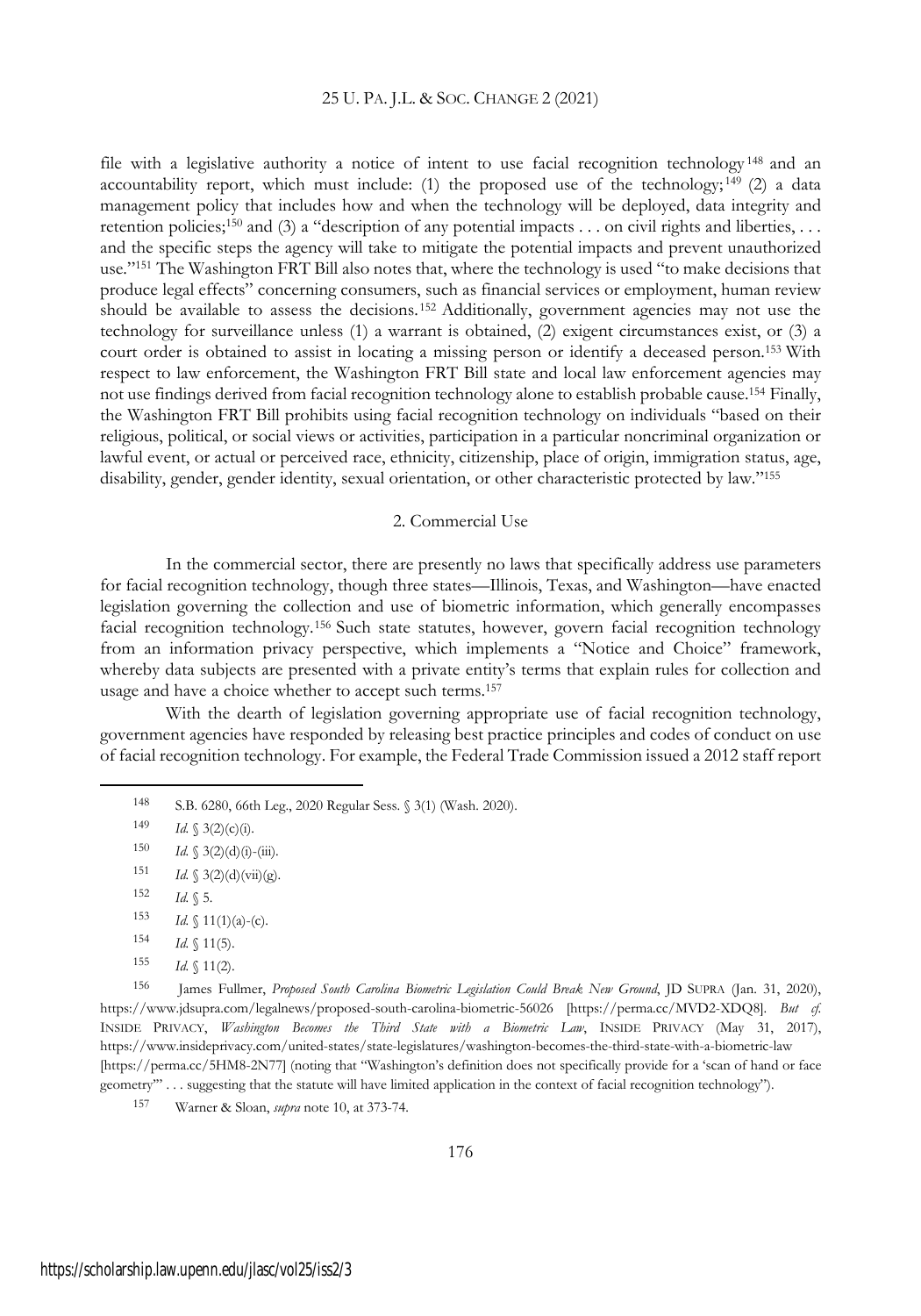on best practices for facial recognition technology in the commercial sector.<sup>158</sup> Similarly, the National Telecommunications and Information Administration began a privacy multistakeholder process to develop a voluntary code of conduct for facial recognition technology, culminating in a set of guidelines in 2016 entitled, "Privacy Best Practice Recommendations for Commercial Facial Recognition Use."<sup>159</sup> However, these recommendations and guidelines also focus on privacy considerations with respect to "Notice and Choice" and do not set forth allowable use perimeters.<sup>160</sup>

Notwithstanding the above, companies like Microsoft have responded to government regulators' relative lack of guidance on facial recognition technology by proposing, in part, to adhere to self-regulatory principles until legislative action sets clear boundaries for usage.<sup>161</sup> Indeed, Microsoft has already developed certain principles that include the need to minimize bias and discrimination which may be inherent in the technology, as well as accountability in the form of manual review of facial identifications and the establishment of communication channels for data subjects to voice their concerns.<sup>162</sup> Crucially, Microsoft's principles also address the area of law enforcement within the arena of public use, noting that such of the technology is appropriate under only three scenarios: (1) where there are laws that regulate parameters for use in public areas, (2) where a court order authorizes use to surveil a specified individual in a public space, and (3) where there is imminent risk of harm to a person.<sup>163</sup>

#### IV. CONCLUSION – WHAT IS THE ROAD AHEAD FOR CHINA?

Despite the widely shared questioning of China's use of facial recognition for surveillance and control by international observers, Chinese legislators are not pressured to reduce such use. Domestically, as recent research shows, Chinese citizens seem to favor convenience and improved security, just like citizens from Germany, the UK, and the US.<sup>164</sup> To be sure, facial recognition has been used in China far more extensively than in EU and the US. It also means that the lack of a comprehensive framework to address infringement of individual rights and other negative impacts have

<sup>160</sup> *Id.*

<sup>163</sup> *Id.*

<sup>158</sup> *See generally* FED. TRADE COMM'N, FACING FACTS: BEST PRACTICES FOR COMMON USES OF FACIAL RECOGNITION TECHNOLOGIES (2012).

<sup>159</sup> NAT'<sup>L</sup> TELECOMM. & INFO. ADMIN., PRIVACY MULTISTAKEHOLDER MEETINGS REGARDING FACIAL RECOGNITION TECHNOLOGY: FEBRUARY – JUNE 2014 (2013), https://www.ntia.doc.gov/other-publication/2013/privacymultistakeholder-meetings-regarding-facial-recognition-technology-feb [https://perma.cc/YV96-HNBR]; CONSUMER FED'N OF AM., *Statement on NTIA Privacy Best Practice Recommendations for Commercial Facial Recognition Use* (Jun. 15, 2016), https://consumerfed.org/press\_release/statement-ntia-privacy-best-practice-recommendations-commercial-facial-recognitionuse [https://perma.cc/5ERX-GGF3].

<sup>161</sup> *See* Brad Smith, *Facial Recognition Technology: The Need for Public Regulation and Corporate Responsibility*, MICROSOFT (Jul. 13, 2018), https://blogs.microsoft.com/on-the-issues/2018/07/13/facial-recognition-technology-the-need-for-publicregulation-and-corporate-responsibility [https://perma.cc/5ECL-VXZ2].

<sup>162</sup> *See* MICROSOFT, SIX PRINCIPLES FOR DEVELOPING AND DEPLOYING FACIAL RECOGNITION TECHNOLOGY (2018), https://blogs.microsoft.com/wp-content/uploads/prod/sites/5/2018/12/MSFT-Principles-on-Facial-Recognition.pdf [https://perma.cc/2DH4-AQXY].

<sup>164</sup> See Kostka et al., Between Privacy and Convenience: Facial Recognition Technology in the Eyes of Citizens in China, Germany, the *UK and the US*, 30 PUB. UNDERSTANDING SCIENCE 671, 683 (2021), https://journals.sagepub.com/doi/pdf/10.1177/09636625211001555 [https://perma.cc/W3GE-2LUN].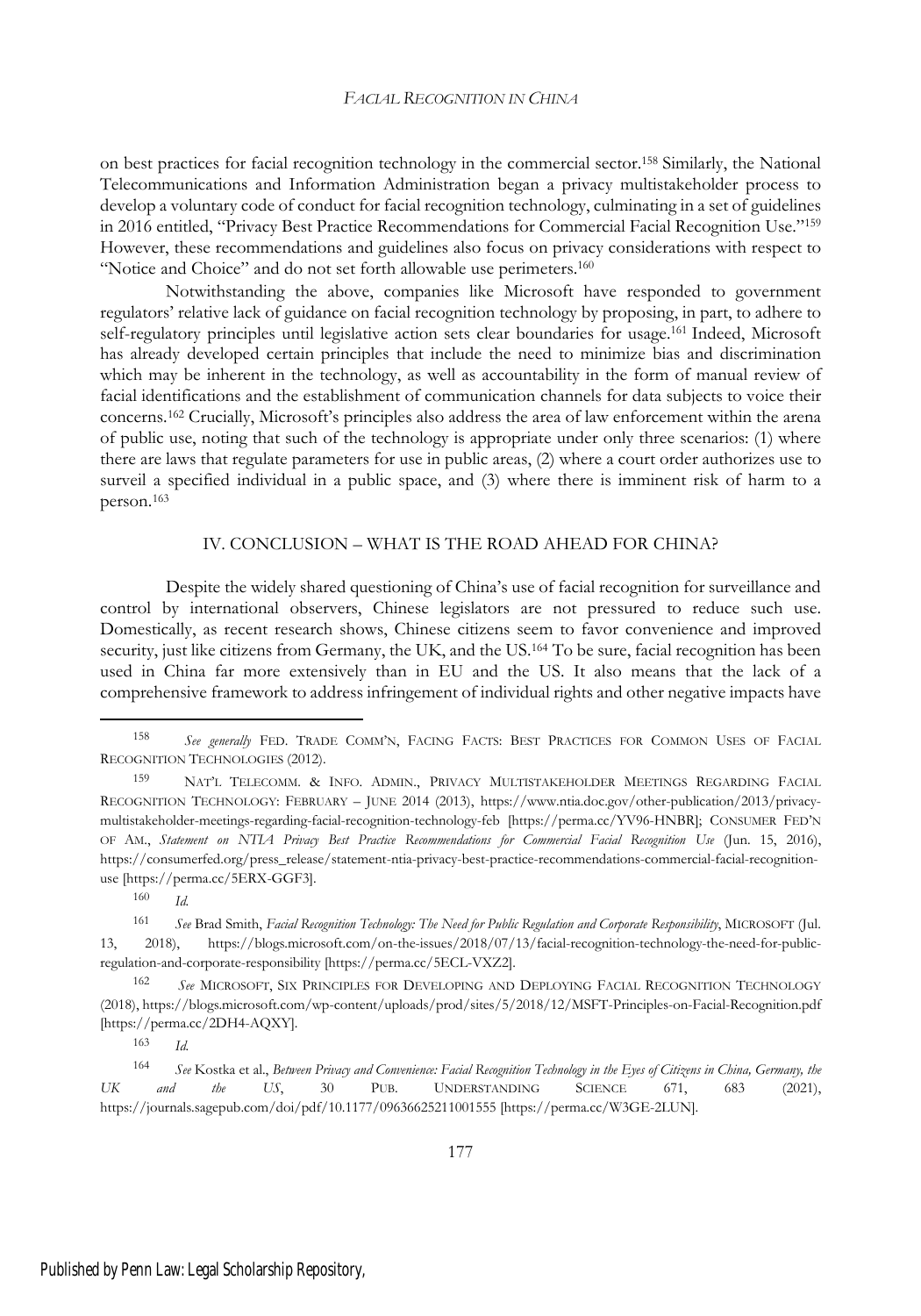caused tangible negative consequences.<sup>165</sup> Chinese legislators are pressured to handle the negative consequences, which builds up social tensions and endangers the acceptance of the technology. Tensions continue to grow due to the mandatory usage of facial recognition in many fields, such as telecom companies' requirement for mobile phone users to submit to facial recognition scans when registering new SIM cards and the deployment of facial recognition in the subway stations.<sup>166</sup> The need for a comprehensive regulatory framework to guide the use of facial recognition can also be seen in the unusual attention that a pending case between a Hangzhou resident and a wildlife park has attracted, where the wildlife park required ticket-holders to submit to facial recognition technology in order to enter into the park, a requirement that was viewed as disproportionate by the plaintiff.<sup>167</sup> The court's decision was widely viewed as inadequately addressing the core issue. <sup>168</sup> The judicial interpretation issued by Chinese Supreme People's Court could be seen as a further response to the need to address the issue.

Banning facial recognition does not appear to be a viable choice for Chinese legislators, given there has no precedent that they made laws to roll back from a policy to encourage the use of any technology made by other government branches. Their policy views seem to be vindicated by the lessons learned in other countries. The recent bans or moratoriums on facial recognition by some local authorities in the US have caused consequences that regulators did not intend. 169

<sup>167</sup> Kerry Allen, *China Facial Recognition: Law Professor Sues Wildlife Park*, BBC (Nov. 8, 2019), https://www.bbc.com/ news/world-asia-china-50324342 [https://perma.cc/F8CE-6JRV].

<sup>168</sup> The official website of the Supreme People's Court reported on the decision. *See Yu Jianhua Zhong Fa, "Ren Lian* Shibie Di Yi An" Ershen Xuanpan ("**人脸识别第一案"二审宣判** ['Facial Recognition First Case" Sentenced in the Second Instance], PEOPLE'S CT. NEWS (Apr. 10, 2021), https://www.chinacourt.org/article/detail/2021/04/id/5956124.shtml [https://perma.cc/KRN3-KAR8]. The public discussion questioned the court's opinion that the park authority's mandatory facial recognition requirement was not included in the contract, and the court declined to review its legal validity. *See, e.g.*, *"Ren Lian Shibie Di Yi An" Guo Bing Shenqing Zaishen, Cheng "Yuan Panjue Falu Shiyong Cuowu"* (*"*人脸识别第一案*"*郭兵申请再审, 称 "原判决法律适用错误") [Guo Bing, the 'First Case of Face Recognition," Applied for a Retrial, Saying that "the Original Judgment Law *Applied Incorrectly*]*,"* S. METROPOLIS DAILY (Apr. 11, 2021), https://www.sohu.com/a/465863565\_161795 [https://perma.cc/2FC4-TD2P].

<sup>169</sup> For instance, San Francisco's ban of government use of facial recognition technology inadvertently made it illegal for city employees to use iPhones with Face ID. *See* Bani Sapra, *San Francisco is Changing its Facial Recognition Ban After it Accidentally Made the iPhones it Gave to City Employees Illegal*, Bus. INSIDER (Dec. 19, 2019), https://www.businessinsider.com/san-franciscoamended-its-facial-recognition-ban-2019-12 [https://perma.cc/2VJ5-7EAC]. Some claim Illinois's Biometric Information Privacy Act (BIPA) resulted in unintended, overreaching restrictions on business practices. *See* Lauren Harrison, *When Do Privacy*

<sup>165</sup> Society is reluctant to accept facial recognition-based payment methods due to worries regarding privacy and security. *See* Mo Zhang & Yuhan Chen, *Yidong Zhifu Yonghu Dui Shengwu Shibie Jieshou Qu Wending* (移动支付用户对生物识别 接受趋稳定 ) [Mobile Payment Users' Acceptance of Biometrics Stablizes], PEOPLE'S DAILY (Jan. 14, 2020), http://money.people.com.cn/n1/2020/0114/c42877-31547626.html [https://perma.cc/N7WE-RBZN]; Shua Lian Zhifu Anquan Yinhuan Yin Ren Shensi, *Sheng Wen Shibie Dongtai Youshi Tuxian* (刷脸支付安全隐患引人深思,声纹识别「动态」 优势凸显) [The Dangers of Facial Recognition Payments are Thought-Provoking, the Advantages of Dynamic Voice Recognition are Highlighted], JIQIZHIXIN (Oct. 10, 2019), https://www.jiqizhixin.com/articles/2019-10-09-12 [https:// perma.cc/WK2F-BZ3N].

<sup>166</sup> *Beijing Subway to Use Facial Recognition Technology*, CHINA DAILY (Oct. 29, 2019), https://www.chinadaily. com.cn/a/201910/29/WS5db7d16fa310cf3e35574357.html [https://perma.cc/EY6J-JDYZ]; Echo Xie, *China Launches Facial Recognition for Mobile Phone Users*, S. CHINA MORNING POST (Dec. 1, 2019), https://www.scmp.com/news/china/politics/ article/3040134/china-launches-facial-recognition-mobile-phone-users [https://perma.cc/5WTU-5QFJ].